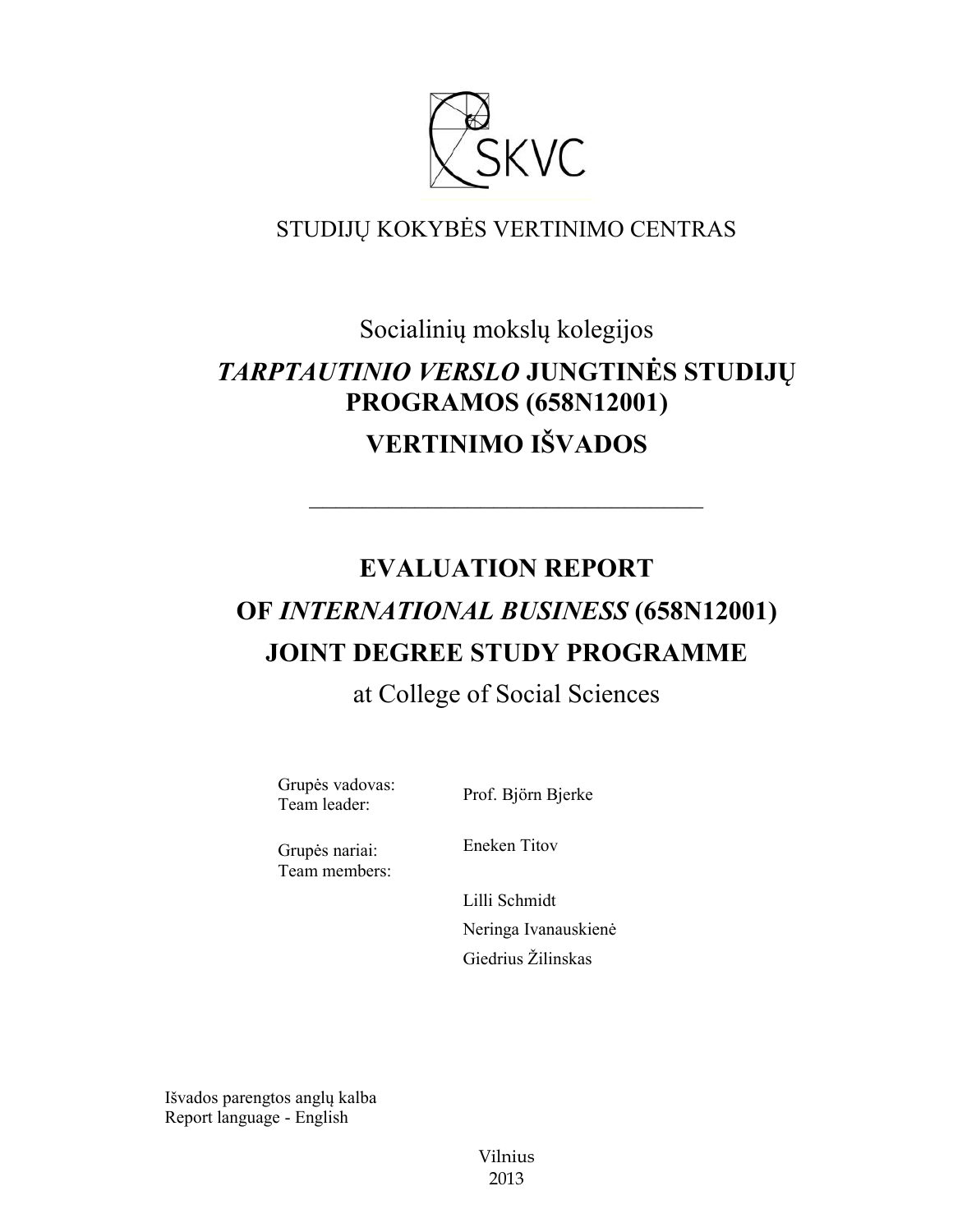## **DUOMENYS APIE ĮVERTINTĄ PROGRAMĄ**

| Studijų programos pavadinimas                           | <b>Tarptautinis verslas</b>                            |
|---------------------------------------------------------|--------------------------------------------------------|
| Valstybinis kodas                                       | 658N12001                                              |
| Studijų sritis                                          | Socialiniai mokslai                                    |
| Studijų kryptis                                         | Verslas                                                |
| Studijų programos rūšis                                 | Koleginės studijos                                     |
| Studijų pakopa                                          | Pirmoji                                                |
| Studijų forma (trukmė metais)                           | Nuolatinė (3)                                          |
| Studijų programos apimtis kreditais                     | 180                                                    |
| Suteikiamas laipsnis ir (ar) profesinė<br>kvalifikacija | Jungtinis Tarptautinio verslo profesinis<br>bakalauras |
| Studijų programos įregistravimo data                    | 2009-08-31                                             |

### **INFORMATION ON EVALUATED STUDY PROGRAMME**

–––––––––––––––––––––––––––––––

| Title of the study programme                           | <b>International Business</b>                                             |
|--------------------------------------------------------|---------------------------------------------------------------------------|
| State code                                             | 658N12001                                                                 |
| Study area                                             | Social Sciences                                                           |
| Study field                                            | <b>Business</b>                                                           |
| Kind of the study programme                            | College Studies                                                           |
| Study cycle                                            | First                                                                     |
| Study mode (length in years)                           | Full-time $(3)$                                                           |
| Volume of the study programme in credits               | 180                                                                       |
| Degree and (or) professional qualifications<br>awarded | Joint Degree of Professional Bachelor in<br><b>International Business</b> |
| Date of registration of the study programme.           | 31-08-2009                                                                |

Studijų kokybės vertinimo centras

©

The Centre for Quality Assessment in Higher Education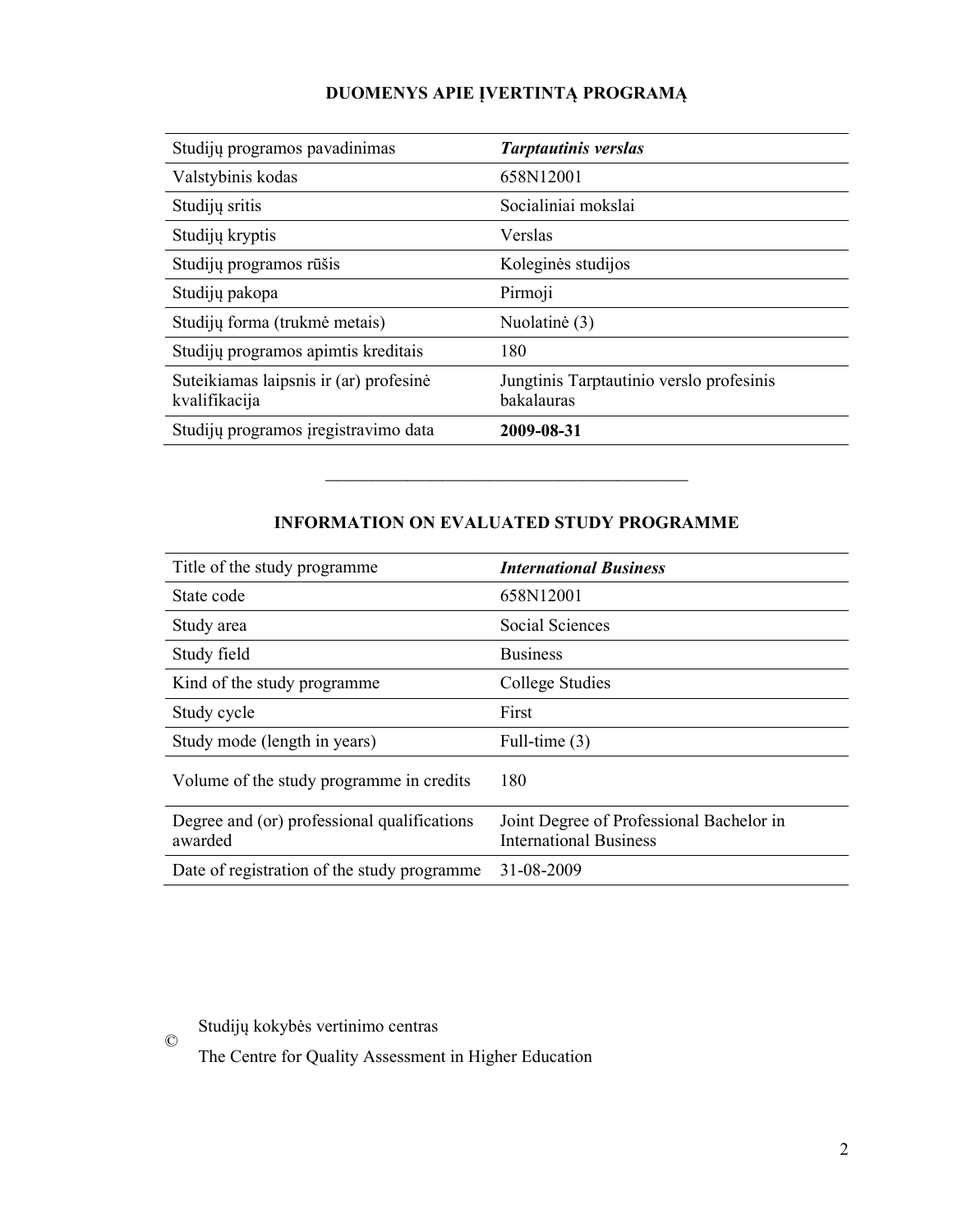## **CONTENT**

| $\mathbf{1}$ . |  |
|----------------|--|
| $2_{\cdot}$    |  |
| $\mathbf{3}$ . |  |
| 4.             |  |
| 5.             |  |
| 6.             |  |
|                |  |
|                |  |
|                |  |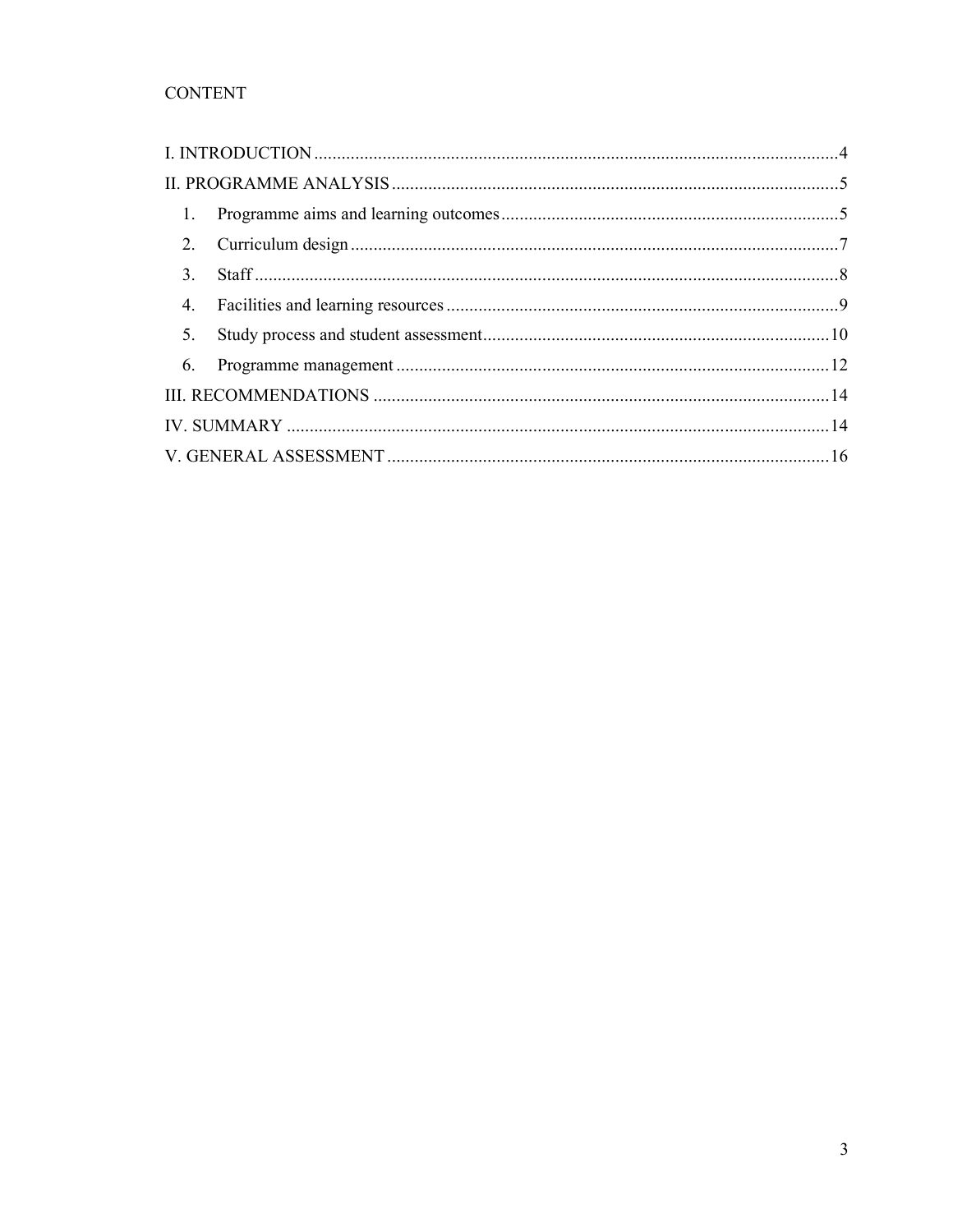#### I. INTRODUCTION

Public Institution SMK University of Applied Social Sciences Vilnius branch (hereafter – the SMK) implements the following Study Programmes in the Study field of Business: International Business (Joint Degree), International Business and Communication, Transport and Logistics Business, Health and Beauty Business. The Study Programme *International Business (Joint Degree)* (hereafter – IB (JD)) was approved by the Order No. 1-73 of the Minister of Education and Science of the Republic of Lithuania on 31 August 2009 and has been implemented since 1 September 2009 in SMK Vilnius Branch. As stated in the Self-assessment report the IB (JD) programme "is implemented with two higher education institutions from abroad: Braganca Polytechnic Institute in Portugal and University of Pitesti in Romania" (page 4, paragraph 2) and partnership agreement (annex 5) signed by all three HE institutions representatives.

The SMK operates in Vilnius and Klaipeda. Each institution has appointed a Head, which is responsible for the organization of the activity of the division. The IB (JD) study programme is implemented only in SMK Vilnius branch. IB (JD) study programme is implemented centrally by the Business and Management Department, which is responsible for the supervision of study quality; carrying out of scientific applied activity; implementation and dissemination scientific activity results, preparation and elaboration of teaching and methodology resources necessary for the implemented study programme; organization of students' professional activity practice; progress evaluation; improvement and self-assessment of the study programme. The study process is organized by the Studies Department, whose activity is coordinated by the Head of Vilnius branch.

The Project Management Centre, Career's Centre, International Relations Office operate centrally for both branches, the activity of these divisions is coordinated by the Director. The SMK has two self-governing bodies. They are the Academic Council and the Governing Council, which decisions are compulsory for all structural divisions. Functions of the Councils cover supervision of activity and ensuring of quality. Also the SMK Vilnius branch a Students' Council is established, which delegates representatives to represent students' interests of the selfgoverning institutions and actively participates in the activities of the SMK community.

Following the Director's order No. V-38 of 8 June 2012, a working group of seven people who had to carry out self-evaluation of IB (JD) study programme (hereinafter – self-assessment) was formed. On July 2012 two members were changed due to personal reasons. Instead, the Head of Business and Management department joined into the working group. The group included people responsible for different fields of activity in the SMK and able to assess various aspects of quality of the study programme. A plan and schedule of work performed by the working group was presented to the panel. External evaluation of IB (JD) study programme has not been performed so far.

However, it should be noted that only representatives of SMK took part in the preparation of the Self-assessment report, other HE Institutions representatives were not included. The experts recommend that the self-assessment report should be completed by involving all of the HE Institutions taking part in the joint degree programme. According to the legal requirements *Methodology for evaluation of higher education study programmes* (paragraph 78) "the selfevaluation report shall clearly separate the parts of the programme provided by each institution and their learning resources used for the provision of their part of the programme". Experts have not been provided with the evidences about teaching staff, study programme design and content, learning environment, student assessment methods, etc. in Portugal and Romania institutions. That is why the experts raise the question about the implementation of the IB (JD) programme in partner institutions.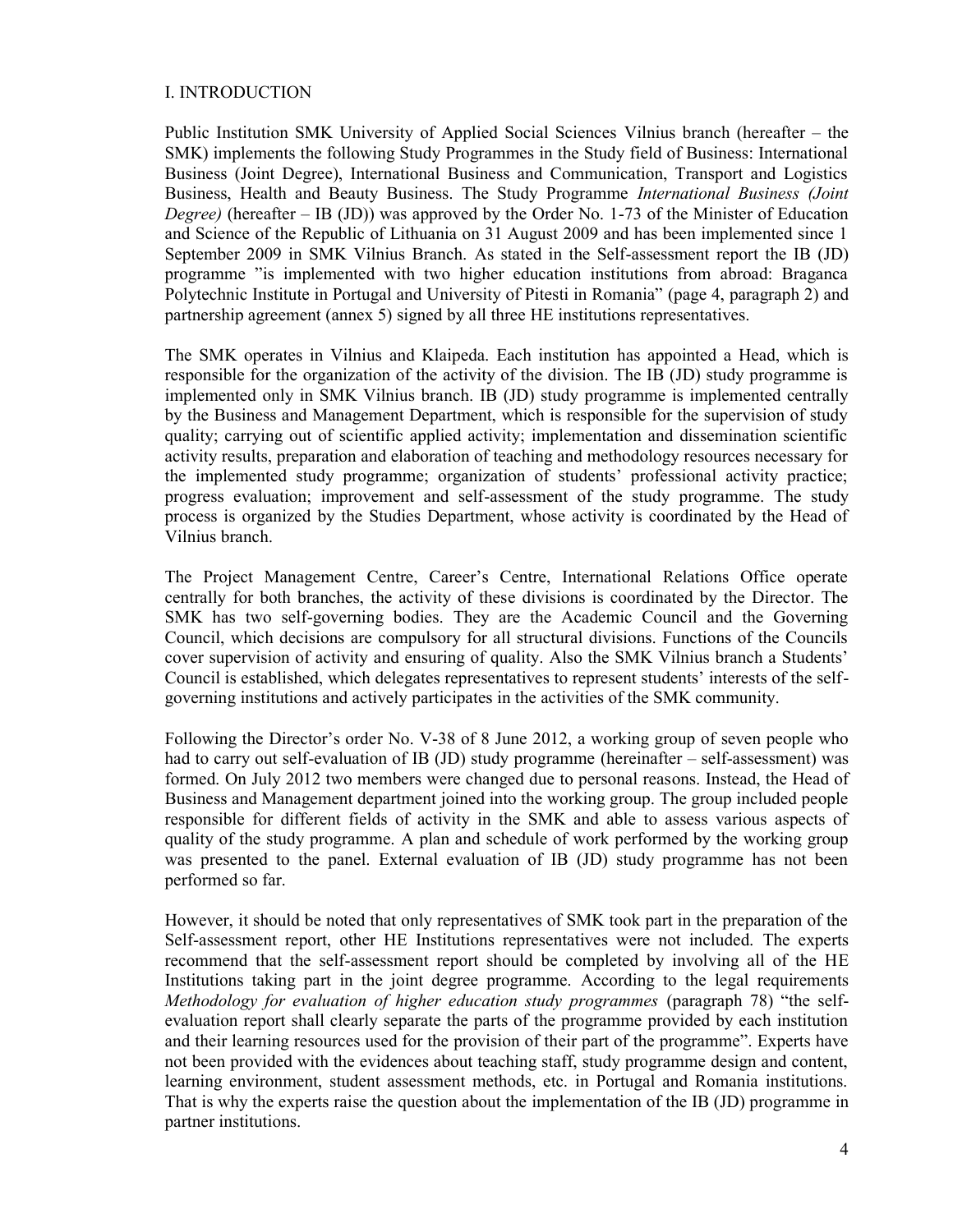#### II. PROGRAMME ANALYSIS

#### *1. Programme aims and learning outcomes*

The aim of IB (JD) study programme is to prepare proactive and socially responsible entrepreneurs, demonstrating proficiency in business management and intercultural communication and able to create, manage and develop international business in Lithuanian and international markets.

A qualified entrepreneur with professional bachelor degree shall be able to apply the newest scientifically grounded knowledge for organisation and management of international business, to work with compliance to Lithuanian and international legal acts regulating this field of activity and to possess general competences allowing acting independently and creatively in the changing business environment. In order to achieve this aim the programme foresees that students shall gain and learn to apply general knowledge of economics, finance, management and marketing, to be able to research global business environment and to manage international business companies, material and human resources effectively. An international mobility, which is compulsory under this Study Programme, provides a wide range of new cultural opportunities, including a possibility to develop cultural and linguistic skills and international perspective to business education.

The results of the labour market survey showed that the biggest (international) demand is for managers of economics, international business, information systems and business information and the future demand for international trade managers, specialists of international business economics and international market.

In order to prepare entrepreneurs able to establish and manage an international business company, to evaluate and control business circumstances, it is foreseen to develop competences allowing to carry out research of business environment and the market, to manage informational flows, to establish, plan and organize the activity of a business company (branch), to communicate effectively in multicultural environment and to be able to make strategic business decisions independently and responsibly. For this skills of using national and international language and lifelong learning skills, enabling to evaluate own knowledge and experience in professional activity are to be developed in the IB (JD) study programme. Over key competencies are related with the ability to think analytically; to be proactive, to organize own work independently and responsibly; to analyse critically own functional, to identify its problems, to find solutions to them and ways to improve activity; to apply communication, information, learning, ethical, cooperation and teamwork skills and to be guided by partnership and tolerance principles as well as values.

IB (JD) study programme aims and learning outcomes correspond to the vision and the mission of the SMK University of Applied Social Sciences. The title of the study programme International Business (Joint Degree) is clear and directly defines the area for which specialists are prepared.

The aims of the programme were reviewed in 2011 in order to make the programme consistent with the changes taking place in higher education, the economy, global markets, labour market and to ensure that the programme is relevant with expectations and needs of stakeholders. Goals of the study programme are due to the HEI also defined following the requirements determined in the Area of European Higher Education, learning outcomes are formulated taking into account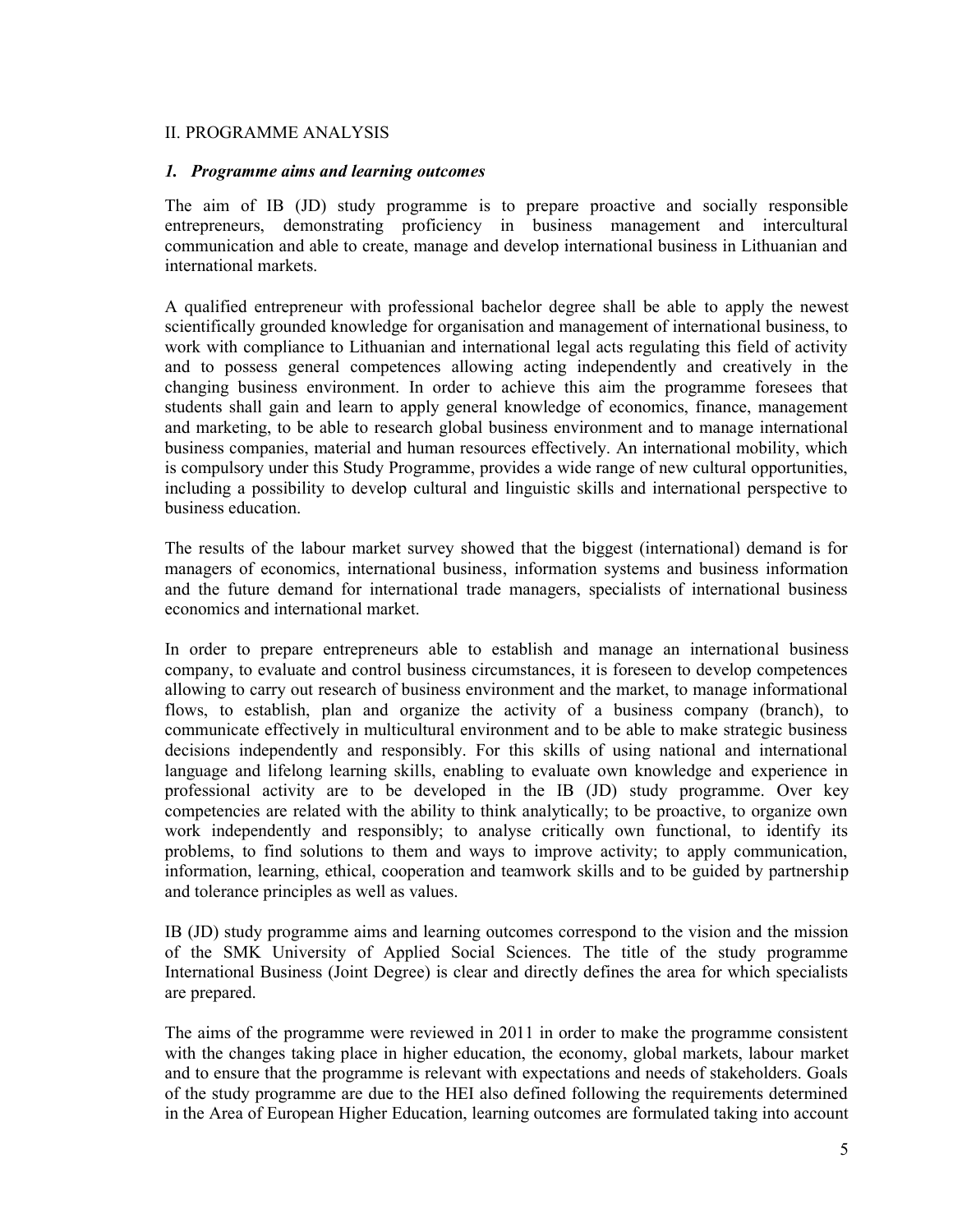requirements for composition and formulation of learning outcomes in Dublin Descriptors, Descriptor of Study Cycles, by applying results of "Tuning" Project, and following national legal acts: Law on Joint-Stock Companies of the Republic of Lithuania, Lithuanian long term economy development strategy for 2020 (prepared by Lithuanian Science Academy Institute for Economy, 2007) and taking into account European strategic documents, firstly EU 2020 strategy, Europe's biodiversity strategy for 2020; European Cooperation Framework of 27 November 2009, the Directive 2006/123/EC of the European Parliament and of the Council of 12 December 2006 on services in the internal market and other normative national and international legal acts regulating the activity of international business companies.

The aims of IB (JD) Study Program and foreseen learning outcomes are publically announced at the web-page of the SMK, published in the SMK Methodical Instructions of Final Thesis and in the open system of information, consultation, and orientation, created by the order of the Ministry of Education and Science of the Republic of Lithuania – AIKOS.

The programme aims and learning outcomes are uniform with the type and level of studies and the level of qualification offered. However, the expert group concluded that the programme aim is orientated to prepare students for entrepreneurship rather than international business, which is extensively mentioned in the learning outcomes. The experts conclude that the learning outcomes are too broad, just a long list of what students will achieve. Learning outcomes stress management knowledge and skills as well as leading skills. It should be mentioned that selfassessment report states (paragraph 19) that international business programme helps to develop the competencies necessary to work in international business OR to establish a new company (to be entrepreneurs) this also shows inconsistencies with learning outcomes and the programme title. During interviews with the graduates, students and professors, they were of a same opinion that the programme is focused on entrepreneurship skills development (that makes the programme unique) and even on gaining skills on how to be employed, but not how to manage international business companies.

This led to a conclusion that the programme learning outcomes are misleading, even though they are consistent with the programme title, however, the content of the programme enables students to develop entrepreneurship skills. That is why the experts would strongly recommend to review the program content, aims and learning outcomes and to make sure they are consistent.

Experts noticed that there are only two graduates and their jobs have nothing to do with International business and that raises questions whether the programme contents and aims are consistent and the learning outcomes are achieved. The expert group came to a conclusion that the programme content should be reviewed and unified with the learning aims and outcomes. Also there are few students, so probably the uniqueness of the programme is not shown or is not needed in the market.

It was noticed that periodic assessment and revisions in programme aims and learning outcomes have been done according legal requirements, however the experts express doubts that the changes which been made were made recently have been discussed with programme partners and if the improvement is consistent and systematic. Regarding the information about programme partners' institutions – only Braganca Polytechnic Institute is mentioned in the official web page of SMK. During the interview the self-assessment group members and the managers of SMK revealed that they are currently looking for a new partner instead of the Pitesti University in Romania. Focusing on the fact that at the moment the IB (JD) is being carried out only by the two partner countries, the experts doubt if the programme can take place without changing the contract, which states the partners to be the University of Pitesti in Romania and the Braganca Polytechnic Institute in Portugal.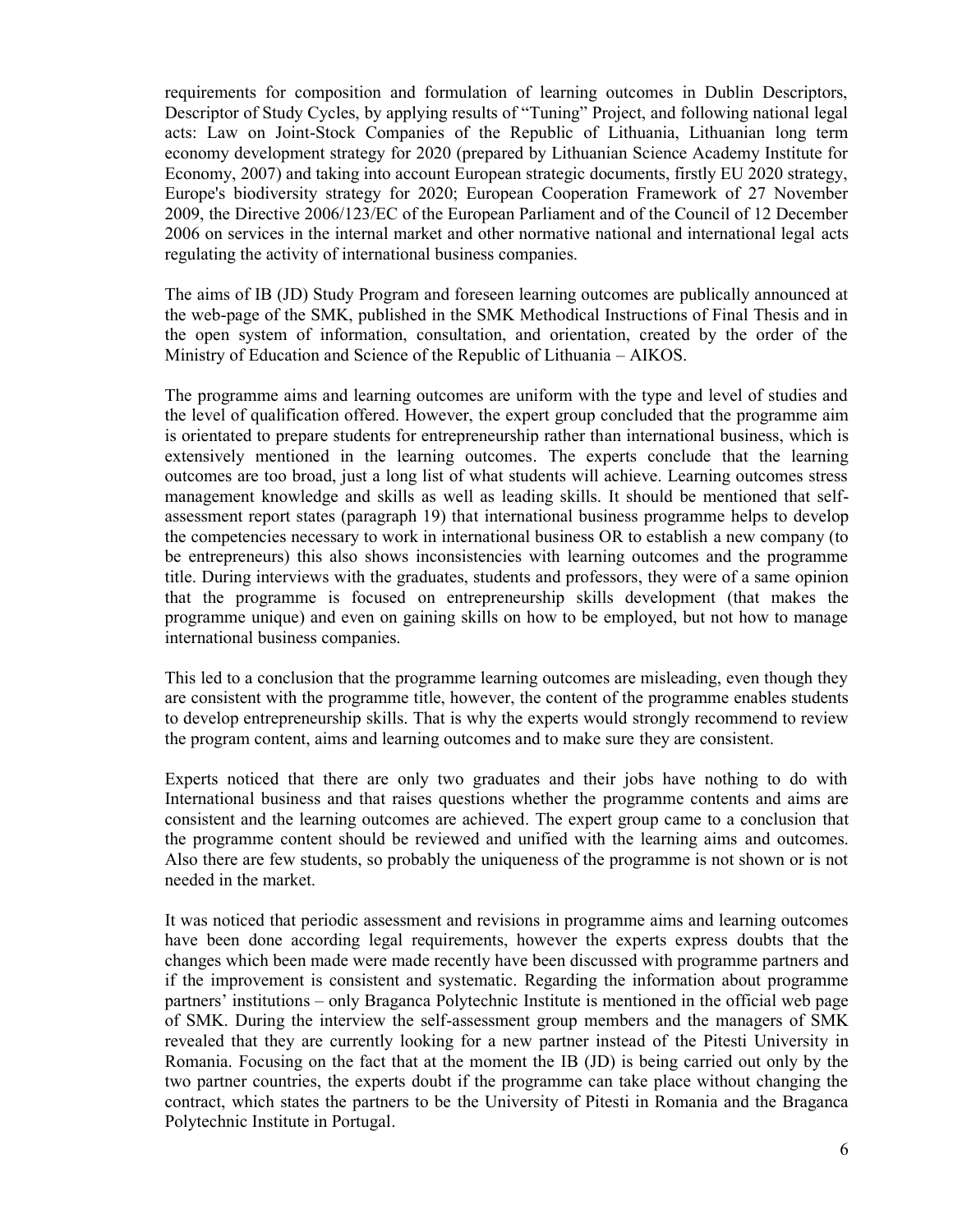After having studied some final these, the expert team found them adequate for the programme in question.

#### *2. Curriculum design*

The Programme is based on course units; each course unit has different number of credits, while the amount of credits is 30 throughout each semester, with a total of 180 credits. In accordance with the general requirements of the area of course units on the principles study assigned 140 ECTS, 30 credits of which are for the final educational and professional practices. General course units account for 16 ECTS. 9 ECTS are appointed to prepare Final theses. Elective course units for study area on International economy, markets and business knowledge and skills deepening for the student's choice are offered. About 9 per cent (12 ECTS) of the study programme provides elective course units developing and educating the general competencies or for interdisciplinary studies.

In the sixth semester of study students perform final professional practice. During the professional practice, students are introduced to the specific practice of establishing the organization procedures, the main activity, structure and functions of the various departments, organization of work, business, requirements of international ethics and protocol and the law governing the range of services provided.

Free and optional course units for other fields are provided in the study programme of IB (JD) for the development and personal enrichment activities of future professional skills such as Internationalization of the Firm, International Trade Policy or Doing Business in Middle East.

In accordance to the *General requirements for joint degree programme* (2009) not less than 20 per cent of the programme has to be used on international mobility. The IB (JD) programme adds up to 180 ECTS, therefore 20 per cent would be 36 ECTS. However when the experts checked the diploma of two graduates (year 2012) it was noticed that in one diploma there was only 3 subjects (13 ECTS total) and the other diploma contained a total of 30 ECTS achieved in Braganca Polytechnic Institute. The graduates mentioned that they got two diplomas (Lithuanian and Portuguese) despite the fact that they have been to the Romanian university for one semester. As far as the experts were informed during the meeting with administration and SER group, the Romanian institution is not participating in the IB (JD) programme anymore, because the SMK had some kind of bad experiences with them. The credits gained in Romania are still unclear and experts have no evidence regarding that (7 students have spent one semester at University of Pitesti in Romania).

According to the renewed legal act *General requirements for joint study programmes* (2011) the Joint Degree diploma should be granted when students spend not less than 40 per cent of total volume of the study program at a partner institution of which 10 per cent can be delivered virtually. 40 per cent of the program accounts to 72 ECTS. According programme curriculum provided to experts, students studying in IB (JD) program should spend the first year in their own institution, the second year (two semesters, including practical training) in partner institution and the last two semesters in their own institution, including preparation of final theses. Within one year of studies a student can accumulate 60 ECTS.

The experts conclude that a study plan signed in 2011 (annex 9) and the study programme structure are not consistent with the legal requirements for joint study programmes. The experts strongly recommend to immediately review the programme structure and to ensure its implementation so that the students would be able to get the Joint Degree diploma.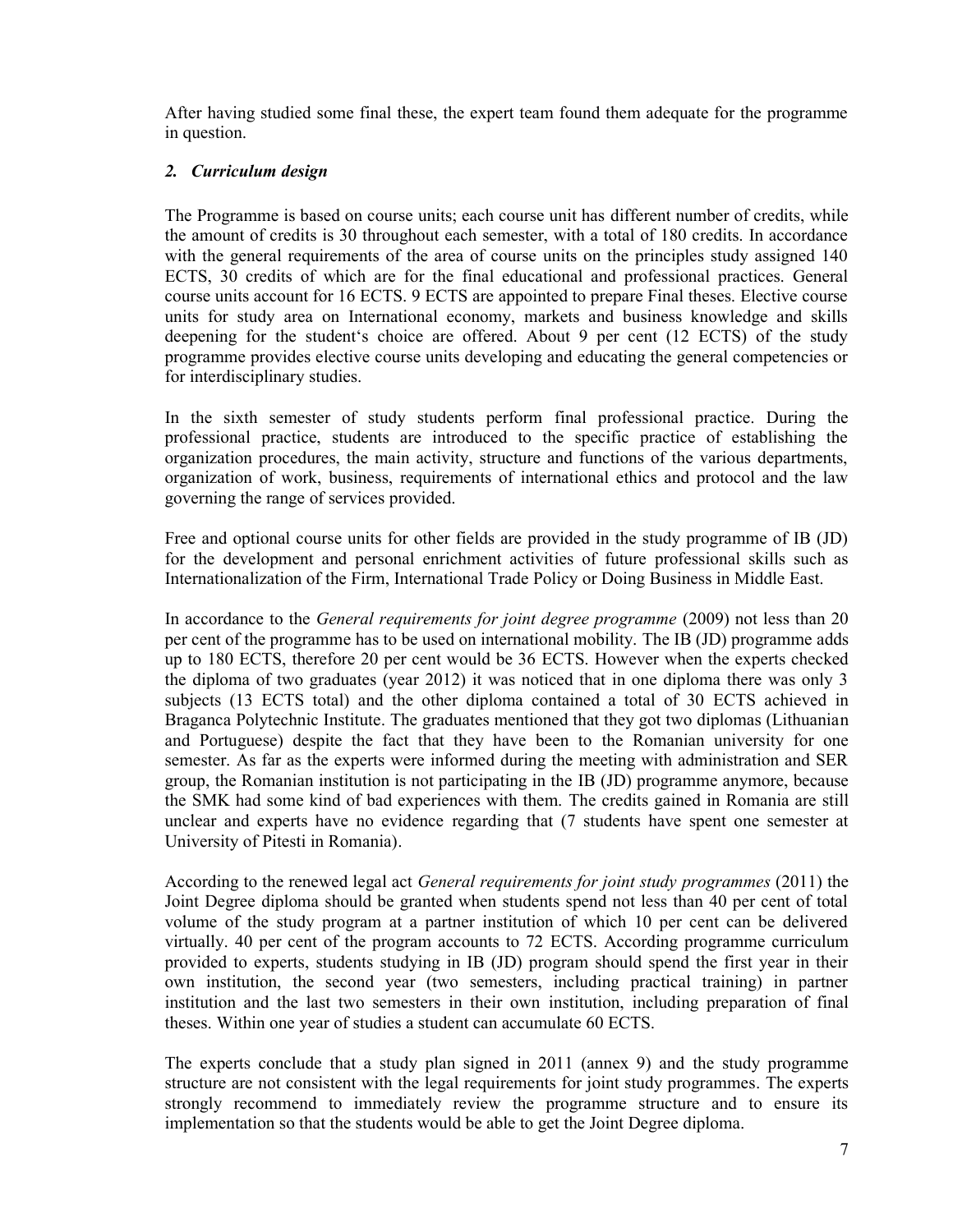In the self-assessment report the SMK states that students perform final professional practise in various companies and leading financial institutions however, the social partners which attended the interviews were not acquainted with the International Business programme (i.e., have not employed the students from IB (JD) during their practise nor as graduates). This leads to experts making the conclusion that the SMK's requirements for the students internships do not comply with the labour market.

#### *3. Staff*

In the performance of analysed study programme IB (JD) in SMK totally 17 lecturers participate: five of them have academic degree, twelve lecturers have master's degree, 3 of them study in the PhD studies. The fields of lecturers' scientific interests meet the topic of the lectured subjects. Four lecturers from abroad are teaching in the programme. The load of lecturers, who have scientific degree, makes about 29 % amount of IB (JD) study programme credits. All lecturers, who lecture in the programme, have sufficient (not less than 3 years) experience of professional activity meeting the lectured subjects.

The admission of pedagogical personnel at SMK is performed following the internal and external documents regulating the activity of college: the law of Higher education of the Republic of Lithuania, the law of science and studies, labour code of the Republic of Lithuania, the statute of SMK University of Applied Social Sciences, minimal qualification requirements of lecturers and scientific officers, 20082. The requirements of conformity of senior lecturer, lecturer, and junior lecturer are defined in the provisions of certification and competition of SMK lecturers. The lecturers are admitted to work in the order of public competition. In the order of non-competition the lecturers are hired for the period not longer than one year. The lecturers are hired for the tenure of 3 years in the way of competition. The general requirements for study programmes envisage that not less than 10 percentage of amount of subjects of study course has to be lectured by the scientists, and more than a half of lecturers of study programme have to have not less than 3 year experience of practical work in the field of lectured subject.

In order to develop the competences of SMK lecturers the scientific conferences, seminars of professional improvement are systematically organized, to which the professionals, social partners from Lithuanian and foreign universities and social institutions are invited. 53 per cent of IB (JD) study programme lecturers constantly carry out scientific activities, publishing scientific articles, manuals study guides.

The lecturers at SMK work with the groups, which amount is from 7 to 14 students. The structure of academic personnel according to the age is rather balanced between the specialists of experienced age and the specialists of average and young age. The lecturers of senior age make about 24 per cent, whose practical experience in the field of lectured subject seeks from 6 to 44 years of experience of practical work. Within four years of performance of study programme the subjects of programme were lectured by 5 permanent lecturers of SMK, who did not change within the whole analysed period of implementation of programme. In the 2012-2013 academic years, there are about 29 percentage new lecturer of IB (JD) study programme.

In order to ensure the level of professional competence of SMK lecturers the trainings developing the objective and didactic competences are organized. The graduate studies of lecturers are encouraged, conditions to improve the qualification, acquire new competences, go to the traineeships abroad according to the interchange programs are concluded. Within the latter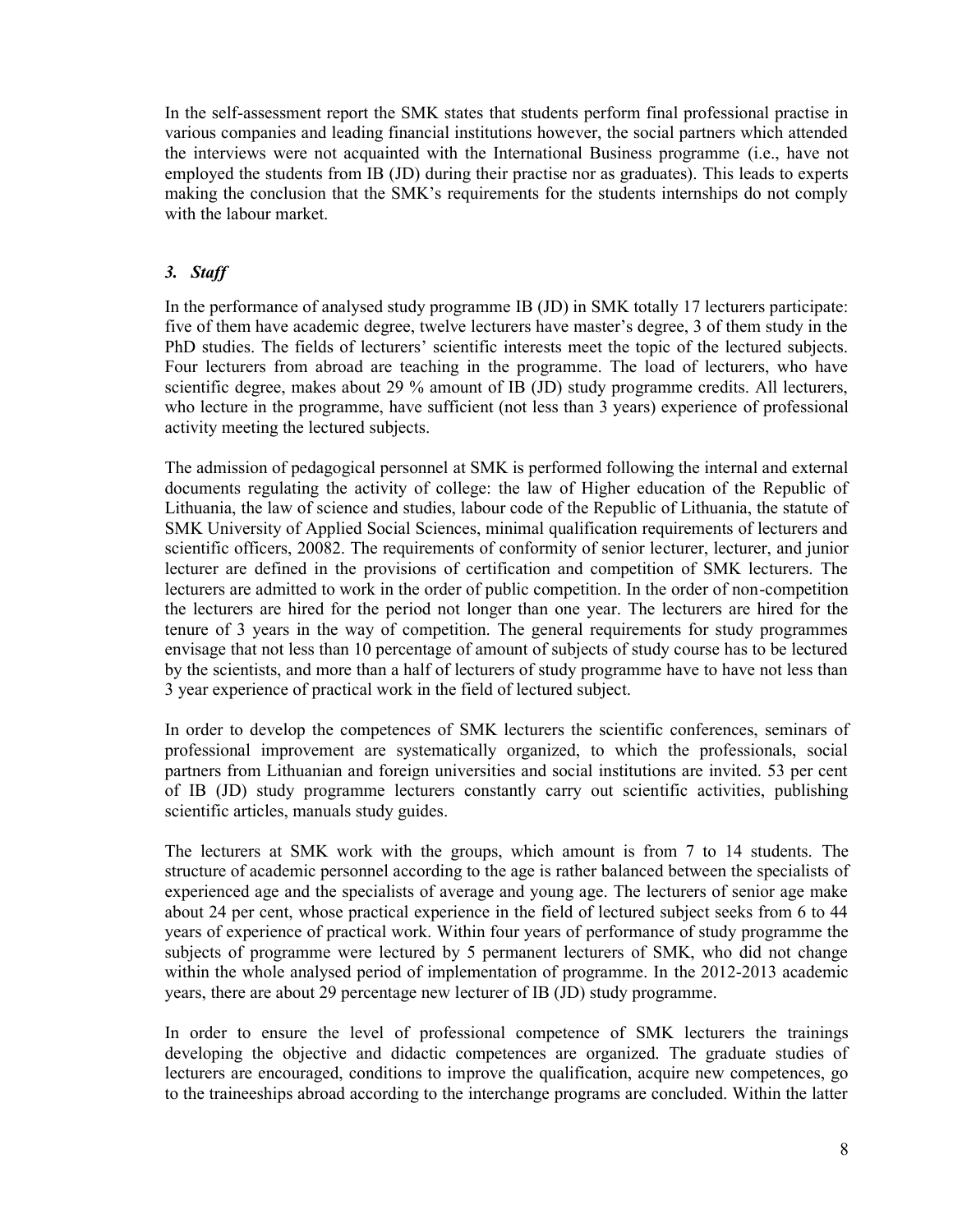5 years the lecturers of International Business (Joint Degree) programme participated in trainings, scientific practical conferences and seminars organized by SMK.

The experts believe that the teaching staff working with the International Business programme in Vilnius branch meets the legal requirements; they are qualified and the number of the staff is adequate to ensure the learning outcomes. It is safe to say that SMK focuses on providing a truly International programme by inviting professors from a range of countries.

But the experts focus on the fact that there was not enough information on the teaching staff working in the Braganca Polytechnic Institute (Annex 2 provides personal information, fields of scientific activity, years of experience in pedagogical and practical work and Annex 3 provides CVs). There was no information on admission criteria on pedagogical personnel, competencies and work load, as well as sufficiency of number of lectures for the achievement of foreseen learning outcomes and professional development of personnel. Furthermore, there was no information regarding the teaching staff in Romania even though during the year 2010-2011 seven students from SMK spent a spring semester in the mentioned institution.

The experts highly recommend the SMK institution to make sure that the teaching staff in partner institutions has sufficient qualification, is involved in research related to study programme, the number of teaching staff is adequate, etc. At the moment the information provided by SMK prevents the expert team from making the conclusion that the teaching staff in partner institutions meets the legal requirements.

#### *4. Facilities and learning resources*

All auditoriums used for the course lectures and seminars in SMK Vilnius branch are supplied with stationary and portable video projectors, computers, stationary white displays, stationary boards. The computerized auditoriums, laboratories are used for the performance of study programme. The number of students during the lectures, practical lectures, seminars meets the number of places in the auditoriums.

In the SMK free wireless internet is installed, all students and employees and lecturer of SMK use the united e-mail system, academic data base (ADB) is installed, distant training environment Moodle is used in the process of studies. All computers have standard textual and graphic programmable packages, modern educational programs. In the process of studies the software is used: Window XP, MS Office (56 lic.). On October 1, 2012 in the SMK Vilnius branch 59 computers were used for the purposes of training. Within the latter year in the college 2 computer classes were established, 13 laptops, 3 stationary computers, 16 multimedia, 2 copy machines, 1 interactive board, sound system were used for studies purposes.

Considering the purpose and specification of practices of professional activity the practices are performed in various companies, with which the SMK have contracts for the student practice or social partnership contracts. Following the order of organization of practices of professional activity in every individual case the concrete place of practice performance is agreed. The advisor of practice in enterprise and the advisor of practice of IB (JD) study programme together combine the tasks given to the student to do during the practice meeting the goal of programme and the envisaged results of studies.

The library of SMK operates centrally and opens 10 hours per day. The students use for the independent work the services of library – reading room and free computerized auditoriums. The library – reading room of branch is supplied with proper software (internet connection with the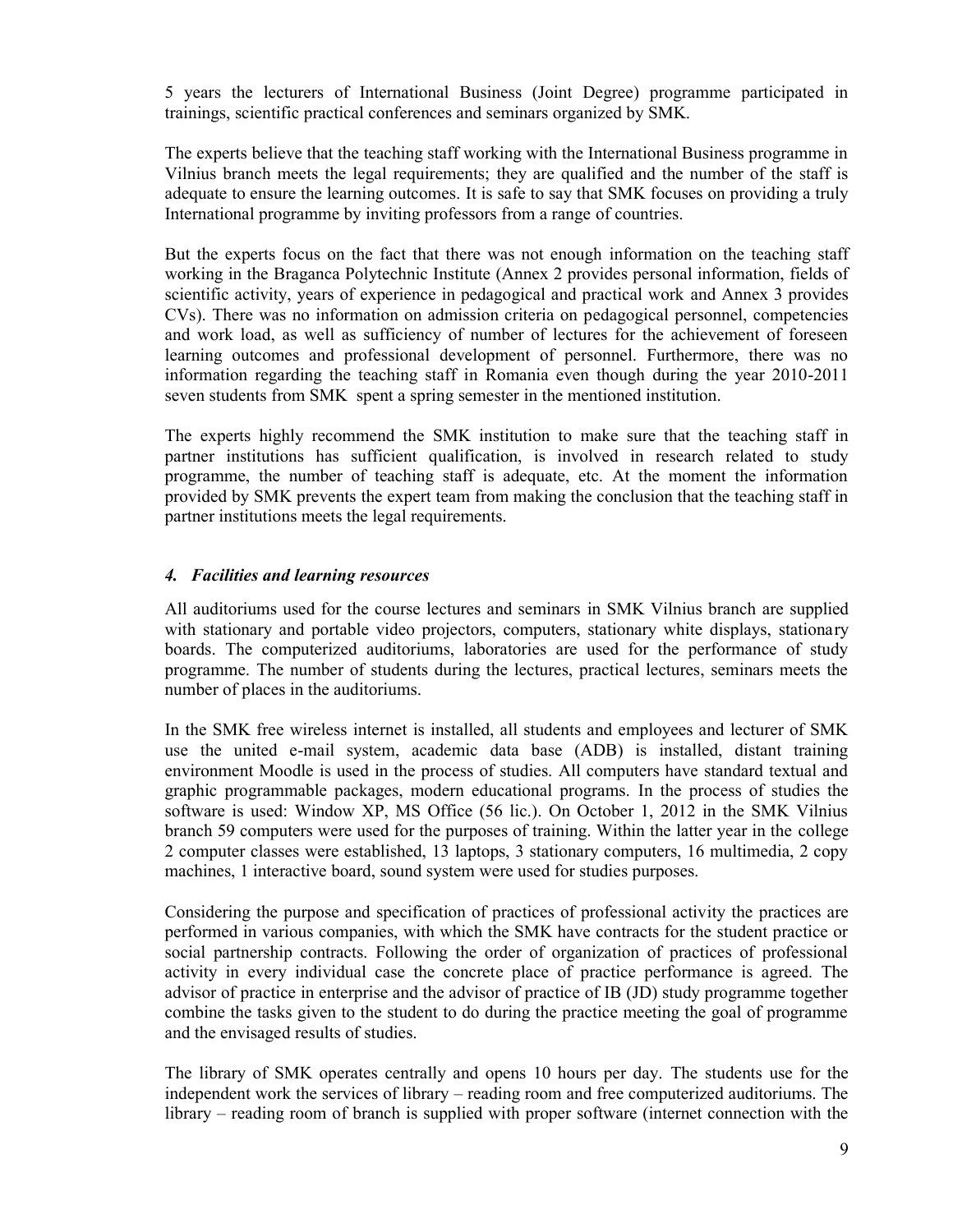data bases of libraries of other institutions, catalogues of literature, search systems). The multifunctional machine and printer are in the reading room of library. 1 copying machine (for lecturers), 2 copying machines – for the students necessary to copy the material, tasks of lectures and other study material are given. In the reading room there 20 individual workplaces, 20 of them are computerized. Since 2004 SMK Library has joined Lithuanian Academic Libraries Network (LABT) and is the member of Consortium of the Lithuanian Academic Libraries for the Maintenance and Development of an Information Infrastructure for Sciences and Studies (LABIIMSPP), participates in the installation project of integral information system ALEPH 500. Library also is the member of Lithuanian Research Library Consortium (LMBA) that provides for the students an access to the international electronic full-text data bases: EBSCO, EMERALD, etc. Currently the users have access to 15 Lithuanian and foreign data bases. SMK ensures free accesses to the known world scientific data bases such as EBSCO Publishing, Emerald, Taylor & Francis, where the users have access to 14920 full-textual scientific journals. In the SMK intranet the data bases of library electronic resources are established, where methodological, educational material, abstracts of lectures, self-control tests and other material necessary for the studies is placed. Moodle platform functions for the distant education, where the courses of distant study programmes are placed. The periodical and scientific publications, Lithuanian data bases (Infolex, Litlex), electronic books of VGTU publishing office "Technika" are subscribed. The basic fund of library consists of: educational literature – about 8589 units; scientific and other literature about 1796 units; fiction about 356 units, other (official, information publications, brochures, manuals, etc.) - 5259 units. The basic resources of fund accumulation are SMK and project money.

The experts conclude that facilities and learning resources in SMK are adequate both in their size and quality, as well as teaching and learning equipment. But the experts were not given sufficient evidence about the facilities and learning resources in Romania and Portugal, though according to the '*Methodology for evaluation for Joint Degree programme'* this information should have been presented in self-assessment report. Therefore, the experts doubt whether the premises for studies are adequate for the International business programme in HE partner institutions.

#### *5. Study process and student assessment*

The admission criteria to the IB (JD) study programme is agreed by the partners and set in the Admission Regulations approved by each institution. According to the Agreement between the partners, the Admission Committees in each institution are formed to examine the applicant's high school records and extracurricular activities, check the English proficiency, test the candidates' motivation at the admission interview and compile the ranking order based on applicant's entrance score.

In order to be considered for the IB (JD) programme, an applicant shall apply for admission to one of the partners implementing the programme. To be considered for admission, the candidate is required to have at least secondary or equivalent education acquired from a national accredited institution. The candidates are required to have good proficiency in the English language. The candidates may be tested at the admission interview or provide Admission Committee with the certificates showing their proficiency in English language. Candidates, who are not native English speakers and who have not been educated in the medium of the English language during their two most recent years of study, shall have to satisfy the English language requirements that are not lower than the following:

- TOEFL 480/677 (paper-based) or 157/300 (computer-based);
- IELTS (International English Language Testing System) 6.0;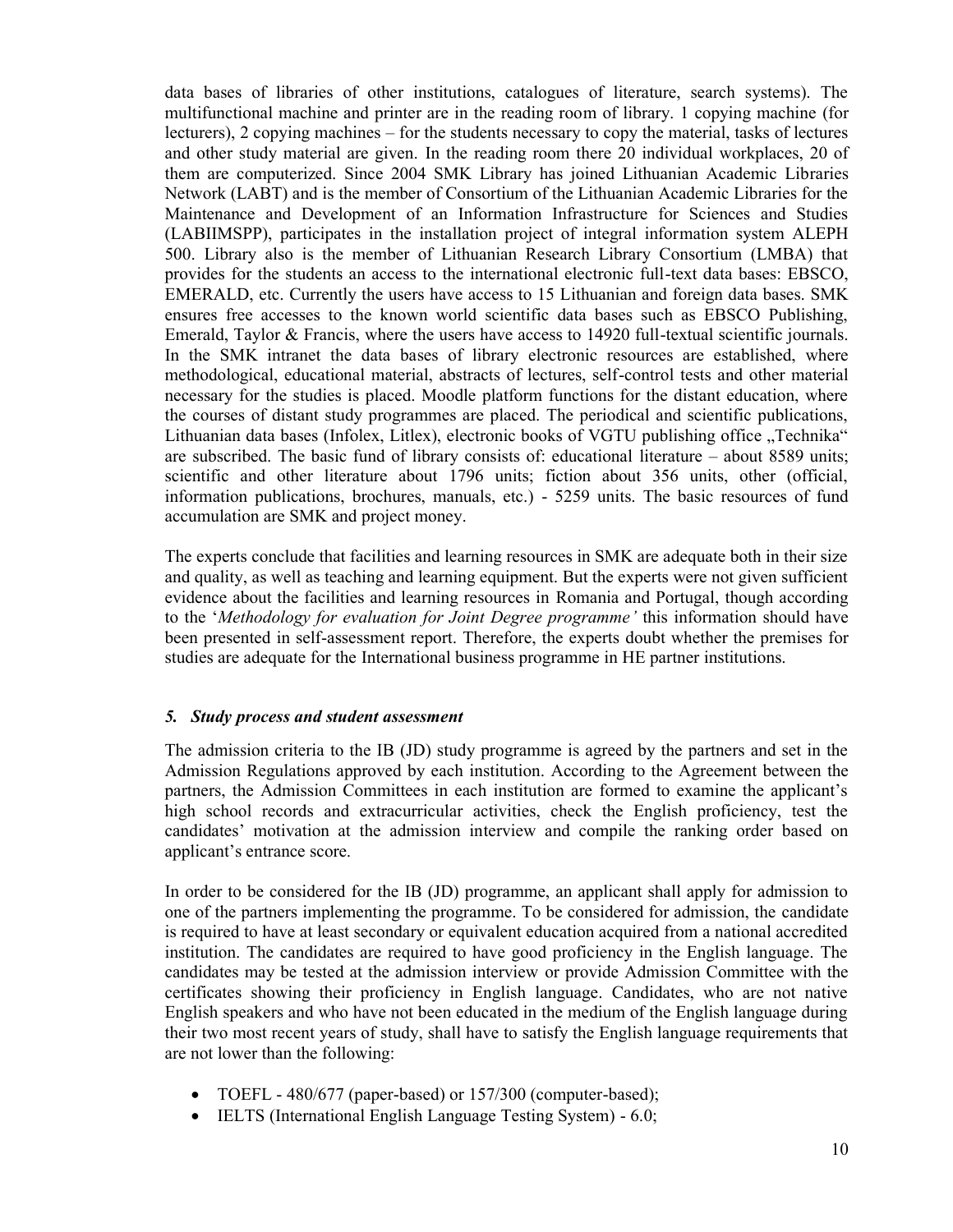- CPE (Cambridge Certificate of Proficiency in English) C;
- CAE (Cambridge Certificate in Advanced English) C.

The admission procedure is announced in special brochures issued by the SMK, as well in internet website. All applicants are admitted by way of competition and preference is given to an applicant occupying a higher competitive position determined by the number of the collected competition score.

The student "drop out" over the analysed study time is not substantial: 1 student terminated studies, 3 students went to the academic leave or stopped their studies. The quality of student knowledge was also good enough as, having calculated all average subject assessments, it was determined that average progress of the programme students amounted to 7.1 during the analysed period.

One semester of full-time studies lasts for 20 weeks, i.e. the lecture session lasts for 15 weeks, 4 weeks are scheduled for the examination session, and 1 week is intended for holidays. During a semester approximately 45 percent of the entire study subject is intended for contact work, and 55 percent is intended for individual work and self-studying. Not less than a quarter of contact work hours are scheduled for practical assignments. Consultation is provided throughout the whole semester and around 10 percent of contact work hours are scheduled for this purpose. At the end of each semester the examination session is organised for the final assessment of students' achievements.

It should be mentioned that there are inconsistencies in the self-assessment report concerning student mobility (paragraph 40: students can spend the second year of studies in the partner institution; paragraph 141: students can spend their second AND third year in the partner institution). As the role of partner institutions is not clear, that is why the experts suggest that SMK should reconsider the partner institutions and how much should they engage in the Joint Degree programme.

Full-time studies at SMK are carried out five days a week. For each session there is a separate examination timetable, which is announced not less than a month before the session. The student academic load during the semester is facilitated by a cumulative score for the assignments performed during all semester. The studies of all subjects are completed with an examination, whereas professional practise is assessed by evaluating the practice report. There are not more than seven examinations in each examination session.

The students of the programme of IB (JD) studying at SMK receive constant academic, informative-consultative, methodical and social support. The information about the programme and its changes is provided to students during the meetings in a group as well as by posting the information on the website of the SMK and via social media channels. The SMK website contains constantly updated information concerning the study programme, its requirements, timetables, the teaching staff and the time of their consultations. Study schedules and lecture timetables are published before the start of the semester on the website as well as on the news boards of the SMK. The academic material for the studies, publications, assignments for selfwork is being placed in e-learning platform (Moodle based). Introductory lectures are given to first year students.

During the examination session, an examination for the subject can be taken once. In case a student fails an examination and has an academic debt, he/she can retake the examination once free of charge within two weeks following the session without repeating the studies of the subject. The variety of assessment methods is quite high – tests, presentations, essays, cases – in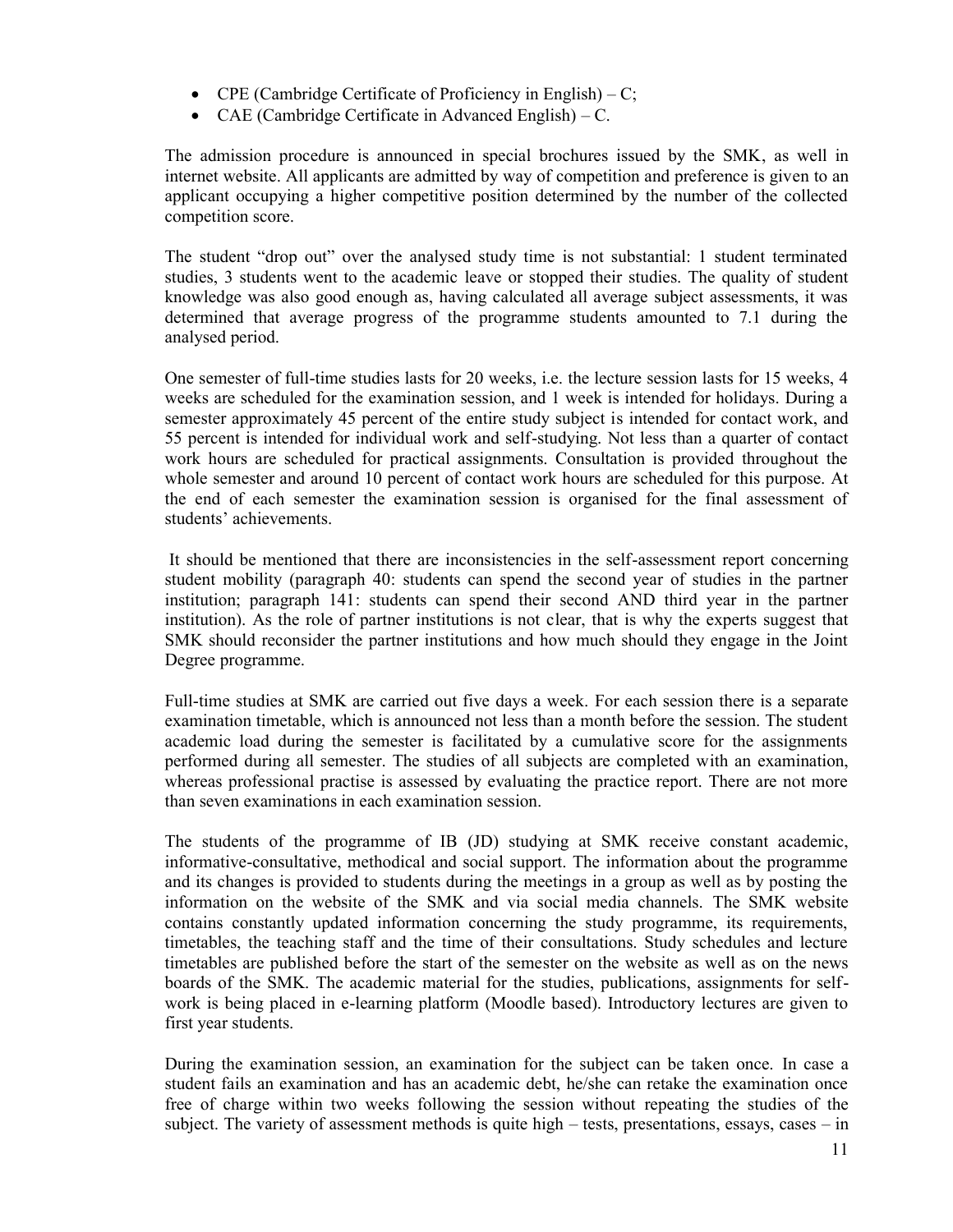SMK, but as mentioned before, there was no information on the assessment methods used in Romania and Portugal. In addition, SMK did not provide information on whether or not they survey the students which have spent a year abroad and what are their views about the partner institutions.

The study programme has its study programme manager at SMK who communicates with students and the lecturers implementing the programme, provides consultations, monitors the progress and attendance of students, analyses their needs and helps to solve all arising problems. On the average, around 9-10 percent of the whole study subject is intended for consultation. Social support is among others ensured via the Studies Department. The students which attended the interviews were all satisfied with the programme; they all feel happy and motivated to study. They also mentioned that they take part in different competitions – marketing guru, business genius, etc. with enthusiasm. Social partners state that these events are very helpful for student skills development; social partners give tasks, then hear the students out and afterwards can even use their ideas.

As the self-assessment report states the SMK plans on doing two types of research about employment of the graduates. But as only 2 graduates of this programme have finished their studies in 2012 and they both have jobs which are not really connected with their studies (for instance, bar-tenders and cashiers). That is why the experts suggest that SMK should not only assess the employment and unemployment rates of graduates but also focus on the competencies that the students have earned during the time of study.

#### *6. Programme management*

To assure smooth implementation of the programme, Partners had established the Programme Council consisting from authorities/leadership of Lithuania and Portugal partners that is responsible for evaluation, improvement and assurance of appropriate material and non-material resources. To monitor the process of the studies and maintain communication between partners every partner appointed the Manager for the programme implementation in the Departments of their institutions. The Manager together with other coordinating and administrating staff is responsible for evaluation, improvement and assurance of appropriate content and implementation of IB (JD) programme.

The partners have commonly agreed on the principles for Quality Assurance and have to follow the Joint Quality Assurance System (Annex No. 18) approved by the Programme Council. Each partner implementing the programme has the rights to provide offers regarding the changes and improvements related to the management and quality assurance of the programme. The changes must be discussed and approved by the Programme Council and implemented jointly by the partners. The experts focus that due to the fact that the agreement of joined activity is signed between three Institutions all three of them should take part in the Joint Quality assurance system development and implementation.

Main principles of Joint Quality Assurance System are self-assessment and evaluation. Selfassessment is carried out every year based on data collection, their processing and analysis. The annual self-assessment consist of students written questioning (twice per year), teachers selfassessment (once per year), review of graduates employment rates (once per year), review of graduates career (once in three years), preparation of activities reports of all departments (once a year), attestation of teachers (once a year), questioning of social partners and stakeholders (once per year). The results of self-assessment are discussed during departmental meetings and transferred to the Programme Council for management analysis. During the interviews with the teaching staff and students at SMK it was confirmed that they are constantly involved in surveys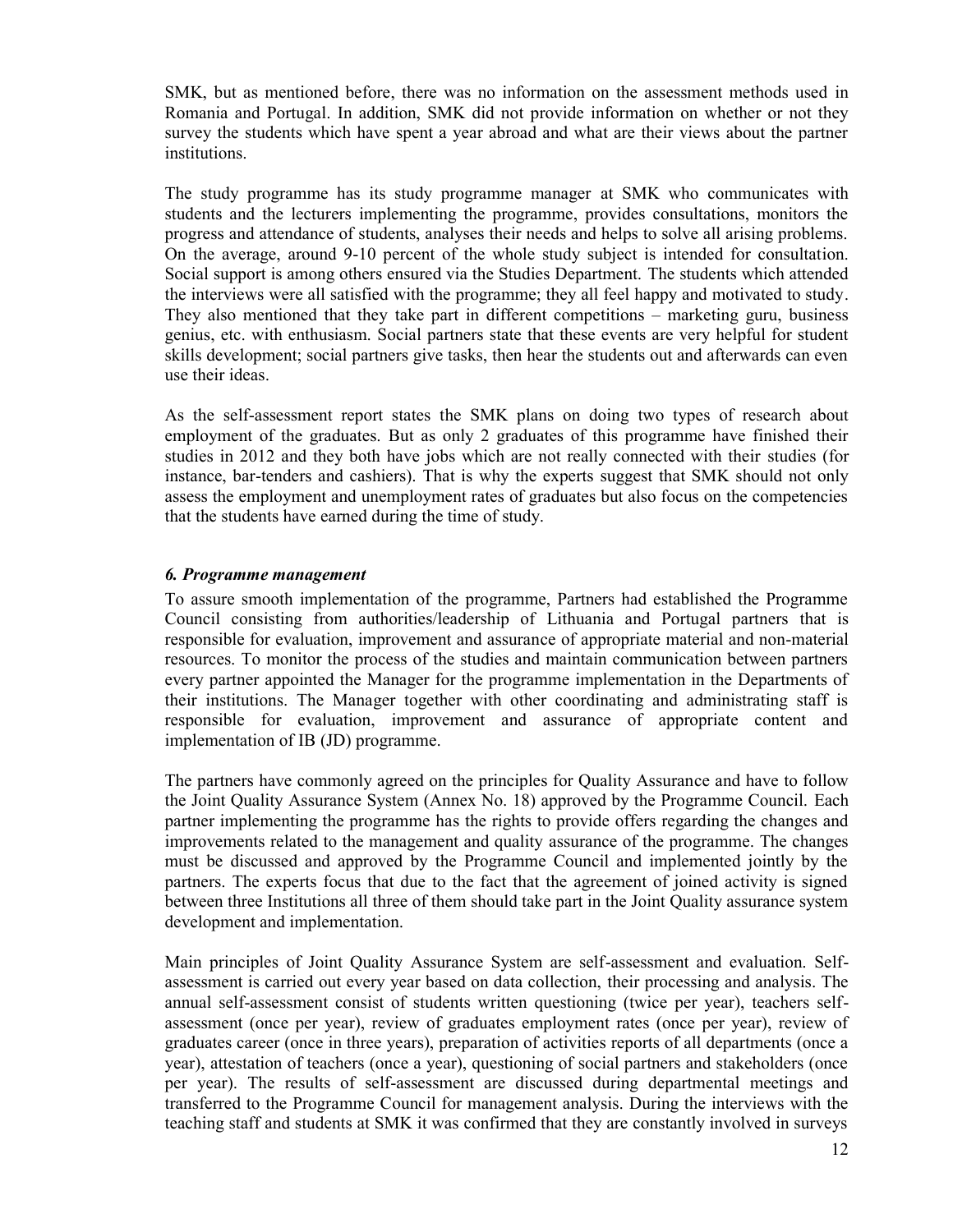evaluating programme quality. However, social partners agreed that they are not familiar with the International Business programme and did not take part in any formal or informal surveys regarding assessment and improvement of programme. The experts suggest that in the future social partners should be actively engaged in the programme management activities.

It should be mentioned that experts were not presented with any evidence (i.e. reports of activities, surveys results, etc.), which would prove that partner institutions implement the principles of Joint Quality Assurance System. That is why experts strongly emphasise the importance of changes and improvements of the study programme in the International Business programme. Experts strongly believe that the effectiveness of programme management is not achievable if one of the partners is not involved in the programme.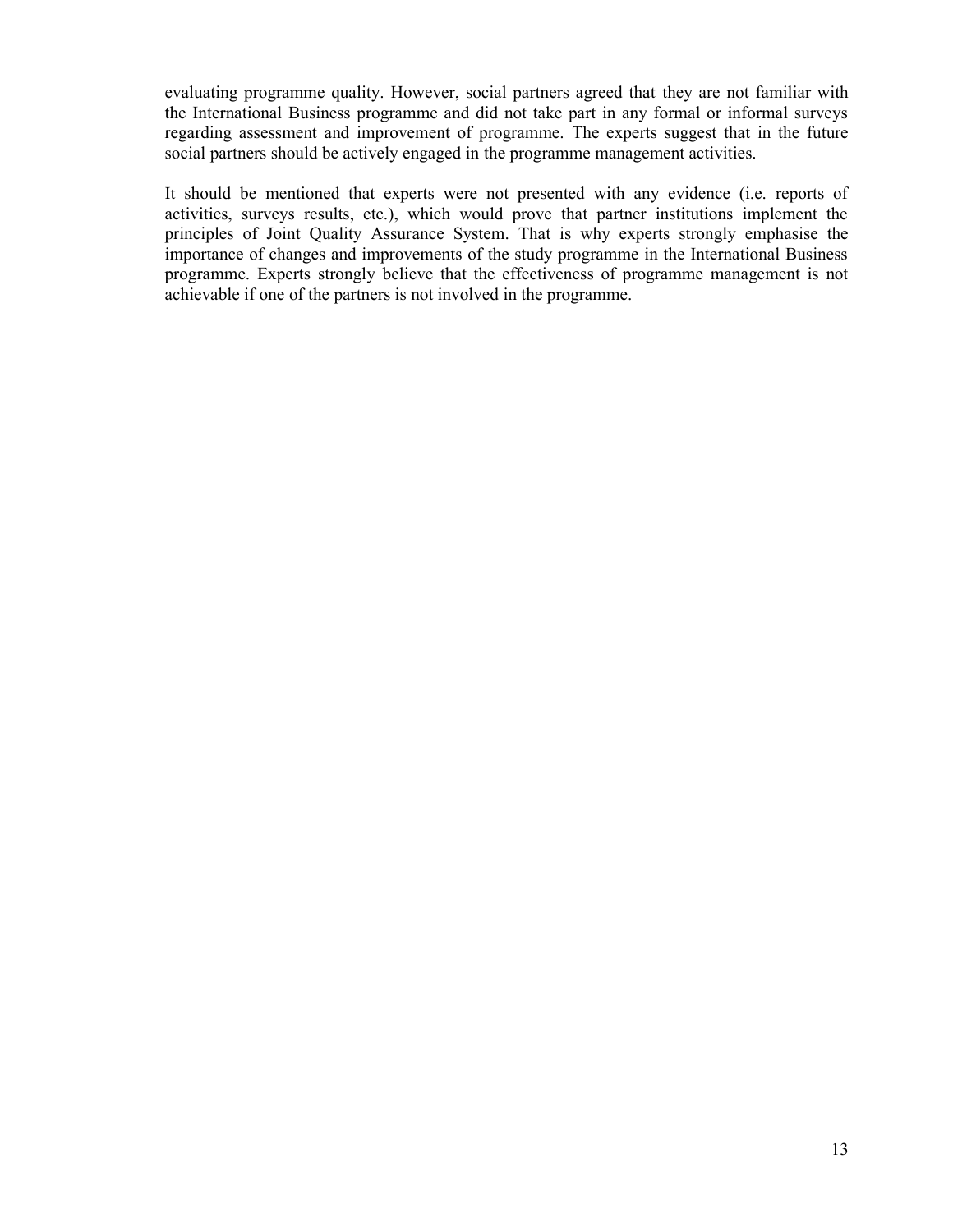#### III. RECOMMENDATIONS

- The relationships with the foreign partners ought to be clarified.
- The programme curriculum should be reviewed to fulfil the legal requirements and to ensure the students that are enrolled into the International Business programme to be granted the joint degree diploma.
- The expert team advices to review the programme aims and learning outcome and to ensure their compatibility with each other.
- The experts also recommend involving all of the partner institutions into the programme management activities in order to ensure the quality of the programme.
- The expert team advices, furthermore, to involve stakeholders to the programme evaluation.

#### IV. SUMMARY

An international expert team evaluated a Joint Degree programme which is thaught by three HE Institutions. The experts would like to note that the staff and the students were very willing to help and open towards them. The expert group agreed that there are many positive points concerning the International Business programme. All of the students and staff participating in the meetings with the expert group seemed to believe in the programmes success. The students all pointed out that they are very happy with the programme; a lot of visiting professors from abroad teach in SMK and therefore this increases the internationality of the institution. In addition, the students speak good English and this shows their gained knowledge and is also an advantage in the labour market.

The programme evaluation includes the evaluation of all necessary information regarding every HE Institution taking part in the joint degree programme. However, as the sufficient information regarding study programme design and content, learning environment, student assessment methods, etc. in Portugal and Romania institutions was not available, the question about the implementation of the IB (JD) programme in partner institutions should be raised.

#### **Programme aims and learning outcomes**

The programme aims and learning outcomes are well defined, clear and available publicly. However, the programme aim is orientated to prepare students for entrepreneurship rather than international business, which is extensively mentioned in the learning outcomes. The learning outcomes are evaluated as too broad, stressing the general management knowledge and skills, leading skills. The experts would recommend to review the program content, aims and learning outcomes and to make sure they are consistent.

#### **Curriculum design**

The experts conclude that the study programme structure is not consistent with the legal requirements for joint degree study programmes. The experts strongly recommend to immediately review the programme structure and to ensure its implementation so that the students would be able to get the joint degree diploma.

#### **Staff**

The teaching staff working with the International Business programme at SMK meets the legal requirements, they are well qualified, heavily involved in research, the number of the staff is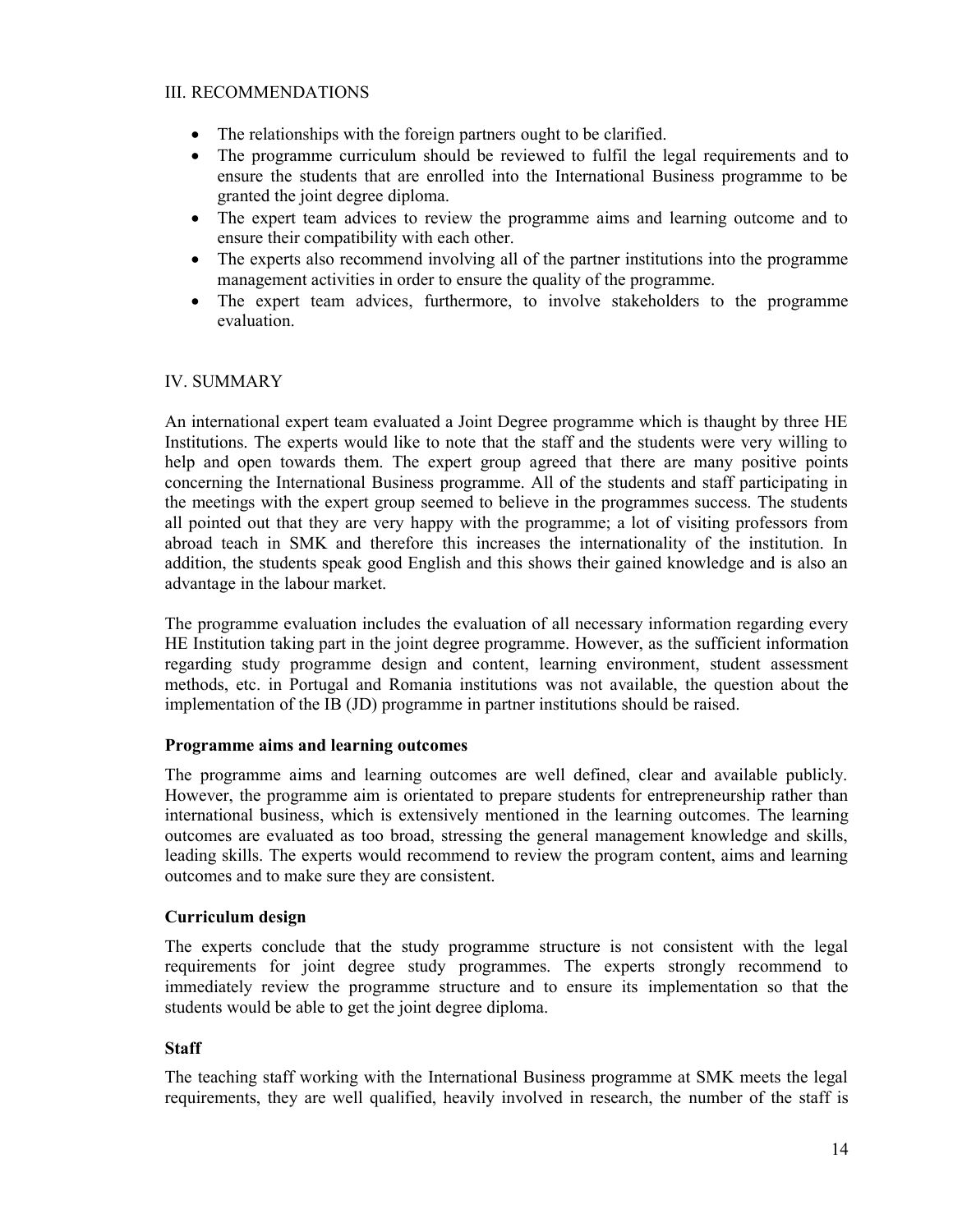adequate to ensure the learning outcomes. It is safe to say that SMK focuses on providing a truly International programme by inviting professors from a range of countries.

The experts highly recommend the SMK institution to make sure that the teaching staff in partner institutions has sufficient qualification, is involved in research related to study programme, the number of teaching staff is adequate, etc.

#### **Facilities and learning resources**

The facilities and learning resources in SMK are adequate both in their size and quality, as well as teaching and learning equipment. SMK has an adequate arrange for student practise, teaching materials are accessible. However, the experts doubt whether the premises for studies are adequate for the International Business programme in HE partner institutions.

#### **Study process and student assessment**

The admission requirements for IB (JD) are well-founded, students at SMK are satisfied with the programme; they are happy with the level of academic and social support at SMK. Students are involved in applied research activities, competitions and events. The variety of student assessment methods is quite high, however, there are no sufficient information on the assessment methods used in Romania and Portugal. The experts suggest that SMK should clarify the role played by foreign partners in its program and in its management.

#### **Programme management**

Responsibilities for decisions and monitoring of the implementation of the programme are allocated only between two of the partner institutions – SMK and Barganza Polytechnic Institute. The expert team strongly recommends involving all partners into the programme management activities because the effectiveness of programme management is not achievable if one of the partners is not involved in the programme.

The experts concluded that the information and data on the implementation of the programme is collected regularly at SMK from students and teaching staff. However social partners do not take part in assessment and improvement of programme. The experts suggest that in the future social partners should be actively engaged in the programme management activities.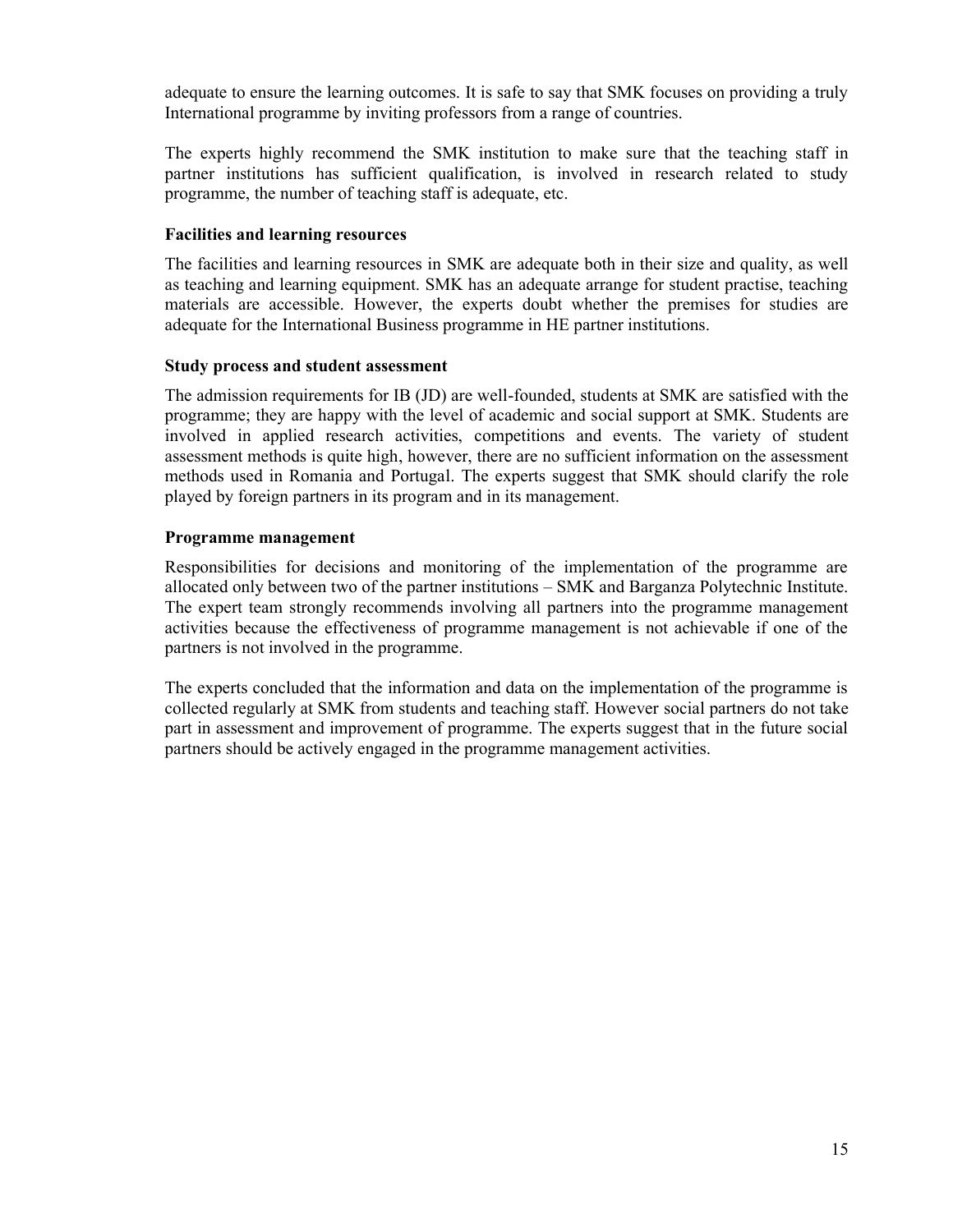#### V. GENERAL ASSESSMENT

The Joint degree study programme International Business (state code – 658N12001) at University of Applied Social Sciences is given **negative** evaluation.

| No.              | <b>Evaluation Area</b>                                                                                     | <b>Evaluation Area</b><br>in Points* |
|------------------|------------------------------------------------------------------------------------------------------------|--------------------------------------|
| 1.               | Programme aims and learning outcomes                                                                       |                                      |
| 2.               | Curriculum design                                                                                          |                                      |
| 3.               | <b>Staff</b>                                                                                               | າ                                    |
| $\overline{4}$ . | Material resources                                                                                         |                                      |
| 5.               | Study process and assessment (student admission, study process<br>student support, achievement assessment) |                                      |
| 6.               | Programme management (programme administration, internal quality<br>assurance)                             |                                      |
|                  | <b>Total:</b>                                                                                              |                                      |

*Study programme assessment in points by evaluation areas*.

\*1 (unsatisfactory) - there are essential shortcomings that must be eliminated;

2 (satisfactory) - meets the established minimum requirements, needs improvement;

3 (good) - the field develops systematically, has distinctive features;

4 (very good) - the field is exceptionally good.

Grupės vadovas:<br>Team leader:

Prof. Björn Bjerke

Grupės nariai: Team members: Eneken Titov

Lilli Schmidt Neringa Ivanauskienė Giedrius Žilinskas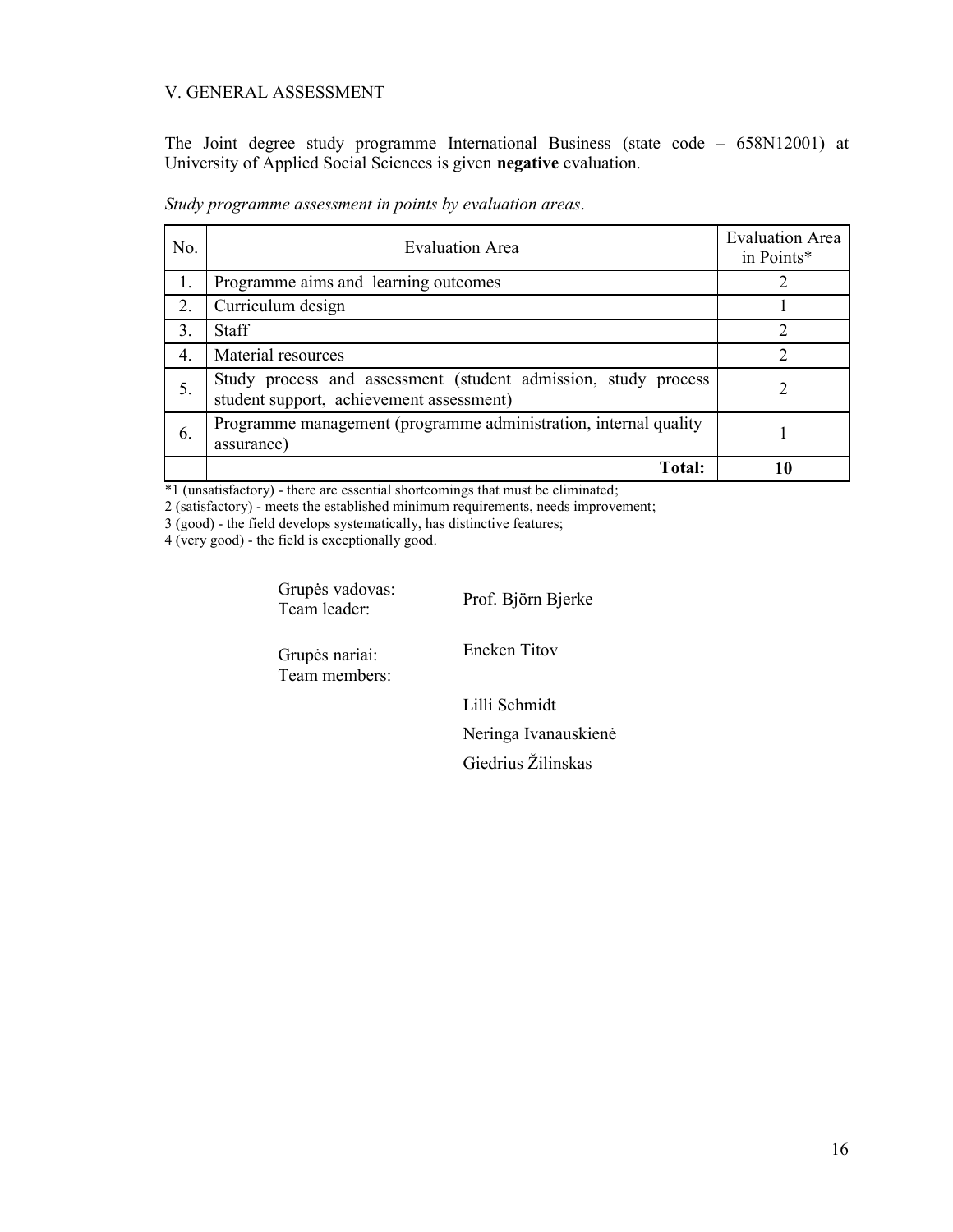# **SOCIALINIŲ MOKSLŲ KOLEGIJOS PIRMOSIOS PAKOPOS JUNGTINĖS STUDIJŲ PROGRAMOS TARPTAUTINIS VERSLAS (VALSTYBINIS KODAS – 658N12001) 2013-06-19 EKSPERTINIO VERTINIMO IŠVADŲ NR. SV4-234 IŠRAŠAS**

<…>

#### I. ĮVADAS

Viešoji įstaiga Socialinių mokslų kolegija (Taikomųjų socialinių mokslų universiteto Vilniaus skyrius) (toliau – SMK) įgyvendina šias verslo studijų krypties programas: Tarptautinio verslo (jungtinio laipsnio programa), Tarptautinio verslo ir komunikacijos, Transporto ir logistikos verslo, Sveikatingumo ir grožio verslo. Studijų programa "Tarptautinis verslas" (jungtinis laipsnis) (toliau – TV /JL/)) buvo patvirtinta Lietuvos Respublikos švietimo ir mokslo ministro 2009 m. rugpjūčio 31 d. įsakymu Nr. 1-73 ir nuo 2009 m. rugsėjo 1 d. įgyvendinama SMK Vilniaus skyriuje. Kaip nurodyta savianalizės suvestinėje, TV (JL) programa "įgyvendinama kartu su dviem aukštosiomis užsienio mokyklomis – Bragansos politechnikos institutu (Portugalija) ir Pitešti universitetu (Rumunija)" (p. 4, 2 punktas), – visoms aukštosioms mokykloms pasirašius partnerystės susitarimą (5 priedas).

SMK veikia Vilniuje ir Klaipėdoje. Kiekvienas skyrius yra paskyręs vadovą, atsakingą už jo veiklos organizavimą. TV (JL) studijų programa įgyvendinama tik SMK Vilniaus skyriuje. TV (JL) studijų programa centralizuotai įgyvendinama Verslo ir vadybos katedroje, kuri yra atsakinga už studijų kokybės priežiūrą, mokslo taikomosios veiklos vykdymą, mokslinės veiklos rezultatų įdiegimą ir sklaidą, mokymo ir metodinių išteklių, reikalingų studijų programai įgyvendinti, rengimą ir tobulinimą, studentų praktinės profesinės veiklos organizavimą, pažangos vertinimą, studijų programos tobulinimą ir savianalizę. Studijų procesą organizuoja studijų skyrius, kurio veiklą koordinuoja Vilniaus skyriaus vadovas.

Projektų vadybos centras, Karjeros centras, Tarptautinių ryšių biuras veikia centralizuotai (*yra abiem skyriams bendras*), skyrių veiklą koordinuoja direktorius. SMK turi du savivaldos organus. Tai Akademinė taryba ir Valdančioji taryba, kurių sprendimai yra privalomi visiems struktūriniams poskyriams. Minėtų tarybų funkcijas sudaro veiklos priežiūra ir kokybės užtikrinimas. Be to, SMK Vilniaus skyrius yra įsteigęs Studentų tarybą, kuri siunčia atstovus į savivaldos organus studentų interesams ginti ir aktyviai dalyvauja SMK bendruomenės veikloje.

Vadovaujantis Direktoriaus 2012 m. birželio 8 d. įsakymu Nr. V-38 sudaryta septynių žmonių darbo grupė, turinti atlikti TV (JL) studijų programos savianalizę (toliau – savianalizė). 2012 m. liepos mėn. du nariai buvo pakeisti dėl asmeninių priežasčių. Vietoj jų prie darbo grupės prisijungė Verslo ir vadybos katedros vadovas. Į šią grupę įtraukti žmonės, atsakingi už įvairias SMK veiklos sritis, sugebantys vertinti įvairius studijų programos kokybės aspektus. Darbo grupės sudarytas planas ir tvarkaraštis pateikti specialistų grupei (*panel*). Išorinis TV (JL) studijų programos vertinimas iki šiol nebuvo atliekamas.

Tačiau reikėtų pažymėti, kad tik SMK atstovai dalyvavo rengiant savianalizės suvestinę, kitų aukštųjų mokyklų atstovai nebuvo įtraukti. Ekspertai rekomenduoja savianalizės suvestinę užbaigti įtraukus į ją visas jungtinio laipsnio programoje dalyvaujančias aukštąsias mokyklas. Vadovaujantis "Aukštųjų mokyklų studijų programų vertinimo metodikos" reikalavimais (78 punktas) "savianalizės suvestinėje turi būti aiškiai atskiriama, kuri programos dalis yra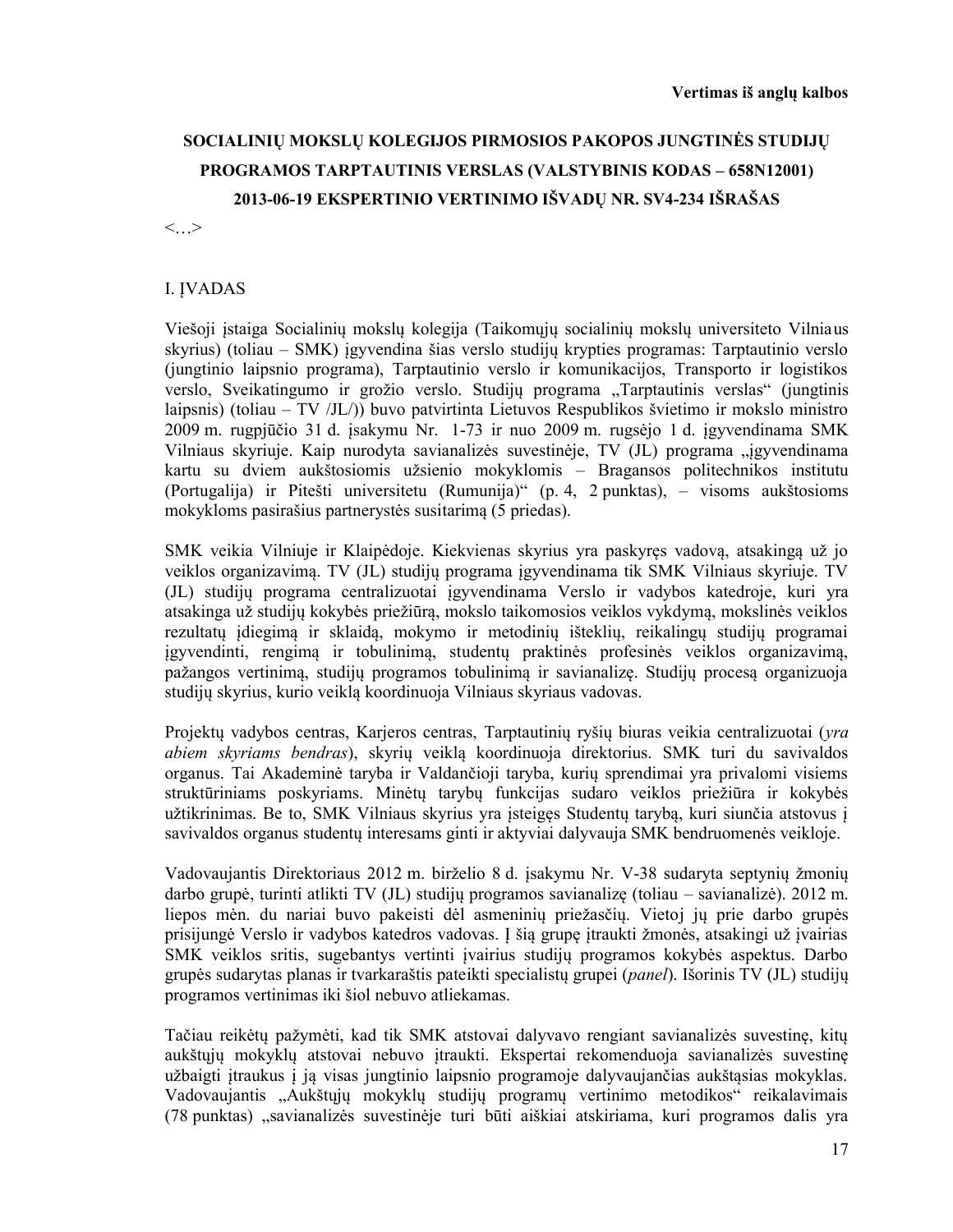įgyvendinama kiekvienoje iš programą vykdančių aukštųjų mokyklų. Taip pat nurodoma, kokie ištekliai (žmonių ir materialieji) tai programos daliai yra pasitelkiami kiekvienoje iš programą vykdančių aukštųjų mokyklų." Ekspertams nepateikta informacija apie akademinį personalą, studijų programos sandarą ir turinį, studijų aplinką, studijų vertinimo metodus ir t. t. Portugalijos ir Rumunijos aukštosiose mokyklose. Todėl ekspertai kelia TV (JL) programos įgyvendinimo partnerinėse institucijose klausimą.

#### II. PROGRAMOS ANALIZĖ

#### *1. Programos tikslai ir numatomi studijų rezultatai*

TV (JL) studijų programos tikslas – parengti aktyvius ir socialiai atsakingus (suprantančius verslo atsakomybę visuomenei) *antreprenerius* (verslo ir vadybos specialistus), turinčius kompetencijos verslo vadybos ir tarpkultūrinės komunikacijos srityje, sugebančius kurti, valdyti ir plėtoti tarptautinį verslą Lietuvoje ir tarptautinėse rinkose.

Kvalifikuotas antrepreneris, turintis profesinio bakalauro laipsnį, sugebės taikyti naujausią mokslinę informaciją apie tarptautinio verslo organizavimą ir vadybą, dirbti vadovaujantis Lietuvos ir tarptautiniais teisės aktais, reglamentuojančiais šią veiklos sritį, ir turės bendrųjų gebėjimų, kurie padės jam savarankiškai ir kūrybingai veikti besikeičiančioje verslo aplinkoje. Šiam tikslui pasiekti programoje numatyta, kad studentai įgys ir išmoks pritaikyti bendrąsias ekonomikos, finansų, vadybos ir rinkodaros žinias, kad galėtų moksliškai tirti globalaus verslo aplinką ir veiksmingai vadovauti tarptautinėms verslo įmonėms bei valdyti materialius ir žmonių išteklius. Tarptautinis judumas, kuris pagal šią programą privalomas, suteikia daugybę įvairių kultūrinių galimybių, įskaitant galimybę tobulinti kultūrinius bei kalbinius įgūdžius ir perspektyvą įgyti tarptautinį išsilavinimą verslo srityje.

Darbo rinkos tyrimo rezultatai parodė, kad (tarptautinėje rinkoje) didžiausia yra ekonomikos, tarptautinio verslo, informacinių sistemų ir verslo informacijos vadybininkų paklausa, o ateityje labiausiai paklausūs bus tarptautinės prekybos vadybininkai, tarptautinio verslo ekonomikos ir tarptautinės rinkos specialistai.

Siekiant parengti antreprenerius, sugebančius kurti ir valdyti tarptautines verslo įmones, vertinti ir kontroliuoti verslo sąlygas, numatyta tobulinti gebėjimus, kurie padės atlikti verslo aplinkos ir rinkos mokslinius tyrimus, valdyti informacijos srautus, planuoti ir organizuoti verslo įmonės (šakos) veiklą, veiksmingai bendrauti daugiakultūrėje aplinkoje ir sugebėti savarankiškai ir atsakingai priimti strateginius verslo sprendimus. Šiam tikslui pasiekti TV (JL) studijų programa turi padėti tobulinti nacionalinės ir tarptautinės kalbos ir mokymosi visą gyvenimą įgūdžius, kurie padės įvertinti savo profesinės veiklos žinias ir patirtį. Pagrindiniai įgūdžiai siejami su gebėjimu analitiškai mąstyti, būti aktyviu, savarankiškai ir atsakingai organizuoti savo darbą, kritiškai analizuoti savo *veiklą*, nustatyti problemas, rasti jų sprendimus ir veiklos gerinimo būdus, taikyti komunikavimo, informavimo, mokymosi, etinius, bendradarbiavimo ir kolektyvinio darbo įgūdžius ir vadovautis partnerystės ir tolerancijos principais bei vertybėmis.

TV (JL) studijų programos tikslai ir numatomi studijų rezultatai atitinka SMK viziją ir misiją. Tarptautinio verslo Studijų programos (jungtinio laipsnio programa) pavadinimas yra aiškus, jame tiesiogiai nurodoma, kokios srities specialistai rengiami.

Programos tikslai buvo patikslinti 2011 m., siekiant suderinti šią programą su aukštojo mokslo, ekonomikos, globalių rinkų, darbo rinkos pokyčiais ir užtikrinti, kad atitiktų socialinių dalininkų lūkesčius ir poreikius. Šios studijų programos tikslai yra tinkami aukštajai mokyklai, be to, jie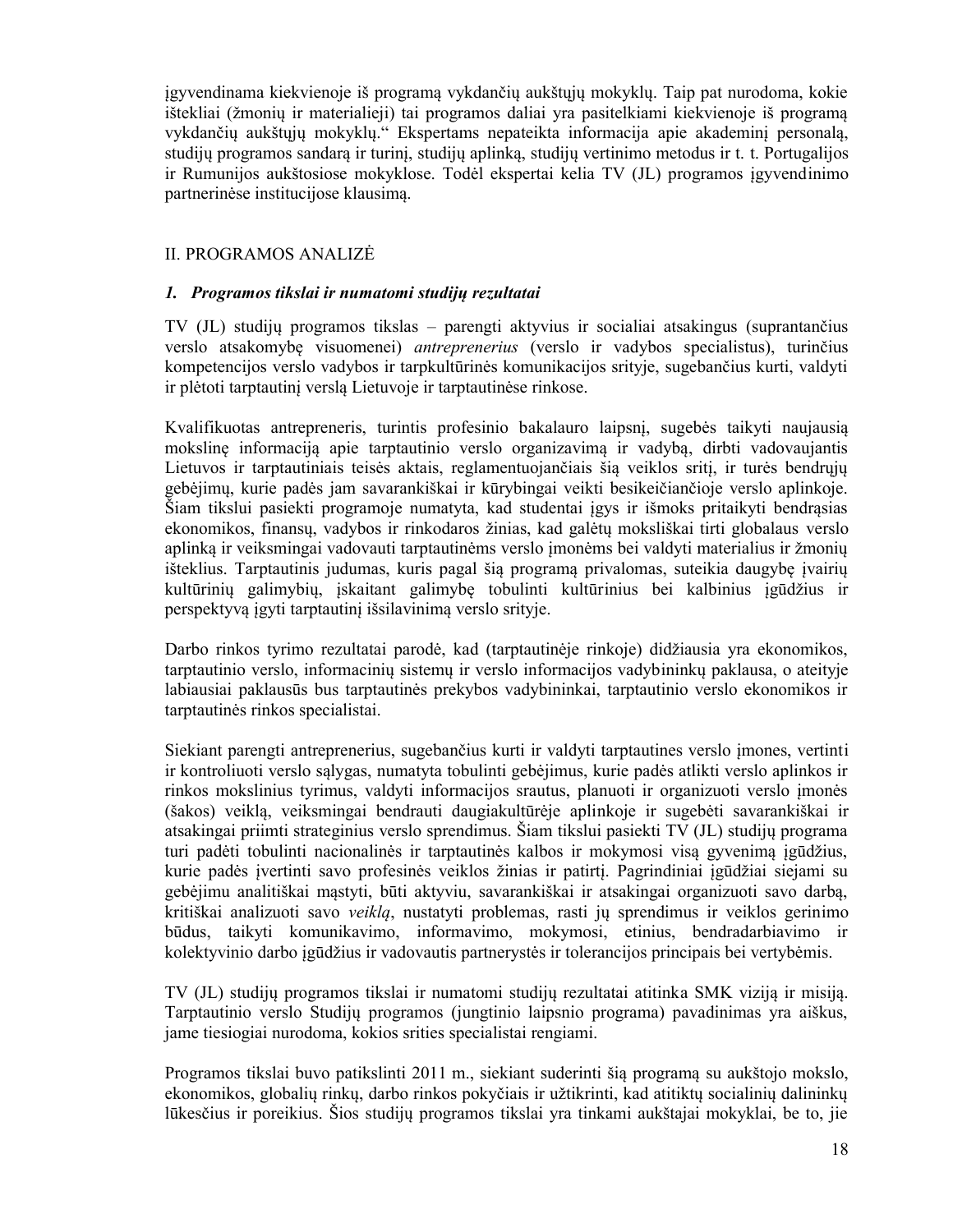nustatyti pagal Europos aukštojo mokslo erdvės reikalavimus; numatomi studijų rezultatai suformuluoti atsižvelgiant į Dublino aprašuose, Studijų pakopų aprašuose pateiktus numatomų studijų rezultatų sandaros ir formulavimo reikalavimus, pasinaudojant "Tuning" rezultatais ir laikantis šių nacionalinių teisės aktų: Lietuvos Respublikos akcinių bendrovių įstatymo, Ilgalaikės Lietuvos ūkio (ekonomikos) plėtros strategijos iki 2020 m. (2007 m. parengė Lietuvos mokslų akademijos ekonomikos institutas); dar atsižvelgta į Europos strateginius dokumentus, visų pirma į ES 2020 m. strategiją, Europos biologinės įvairovės strategiją iki 2020 m., 2009 m. lapkričio 27 d. Europos bendradarbiavimo programą (*framework*), 2006 m. gruodžio 12 d. Europos Parlamento ir Tarybos direktyvą 2006/123/EB dėl paslaugų vidaus rinkoje ir kitais norminiais nacionaliniais bei tarptautiniais teisės aktais, kuriais reglamentuojama tarptautinio verslo įmonių veikla.

TV (JL) studijų programos tikslai ir numatomi studijų rezultatai viešai skelbiami SMK interneto svetainėje, SMK baigiamųjų darbų metodinėse instrukcijose ir atviroje informavimo, konsultavimo ir orientavimo sistemoje (AIKOS), kuri sukurta Lietuvos Respublikos švietimo ir mokslo ministerijos įsakymu.

Programos tikslai ir numatomi studijų rezultatai atitinka studijų rūšį, pakopą ir kvalifikacijų lygį. Tačiau ekspertų grupė padarė išvadą, kad šia programa labiau siekiama parengti studentus antreprenerystei nei tarptautiniam verslui; tai labai atsispindi numatomuose studijų rezultatuose. Ekspertai nusprendė, kad numatomi studijų rezultatai per platūs – tai ilgas būsimų studentų pasiekimų sąrašas. Numatomuose studijų rezultatuose akcentuojamos vadybos žinios ir gebėjimai, taip pat gebėjimas vadovauti. Reikėtų paminėti, kad savianalizės suvestinėje (19 punkte) nurodoma, jog tarptautinio verslo programa padeda ugdyti kompetencijas, kurios būtinos norint dirbti tarptautiniame versle arba kurti naują įmonę (būti antrepreneriu). Tai taip pat rodo neatitikimą numatomiems studijų rezultatams ir programos pavadinimui. Kalbantis su absolventais, studentais ir dėstytojais, jie visi išreiškė tą pačią nuomonę, kad programa orientuota į verslumo (*entrepreneurship*) gebėjimų ugdymą (šiuo atžvilgiu ji unikali) ir netgi moko, kaip įsidarbinti, o ne kaip valdyti tarptautines verslo įmones.

Tai leidžia daryti išvadą, kad šios programos numatomi studijų rezultatai yra klaidinantys; nors jie ir atitinka programos pavadinimą, programos turinys užtikrina studentams galimybę tobulinti verslumo gebėjimus. Todėl ekspertai labai pataria peržiūrėti programos turinį, tikslus ir numatomus studijų rezultatus ir užtikrinti jų nuoseklumą.

Ekspertai pastebėjo, kad yra tik du absolventai, o jų darbai nesusiję su tarptautiniu verslu, todėl kyla klausimas, ar programos turinys ir tikslai yra tinkami ir ar pasiekti numatomi studijų rezultatai. Ekspertų grupė priėjo prie išvados, kad programos turinį reikėtų peržiūrėti ir suderinti su studijų tikslais ir numatomais studijų rezultatais. Studentų taip pat nėra daug, taigi šios programos unikalumas tikriausiai neatskleistas arba rinkai jo nereikia.

Pastebėta, kad periodiškas programos tikslų ir numatomų studijų rezultatų vertinimas ir peržiūros atliktos pagal teisės aktų reikalavimus, tačiau ekspertai abejoja, kad pakeitimai buvo padaryti neseniai ir aptarus juos su programos partneriais ir kad apskritai patobulinimai atliekami nuosekliai ir sistemingai (*nuolat*). Dėl informacijos apie programos partneres – oficialiame SMK tinklalapyje nurodytas tik Bragansos politechnikos institutas. Per pokalbį savianalizės suvestinę rengusios grupės nariai ir SMK vadovai nurodė, kad šiuo metu jie ieško naujo partnerio, pakeisiančio Rumunijos Pitešti universitetą. Atsižvelgiant į tai, kad šiuo metu TV (JL) studijų programą vykdo tik dvi šalys partnerės, ekspertai abejoja, ar ji toliau gali būti įgyvendinama nepakeitus sutarties, kurioje rašoma, kad partneriai yra Rumunijos Pitešti (Pitesti) universitetas ir Portugalijos Bragansos politechnikos institutas.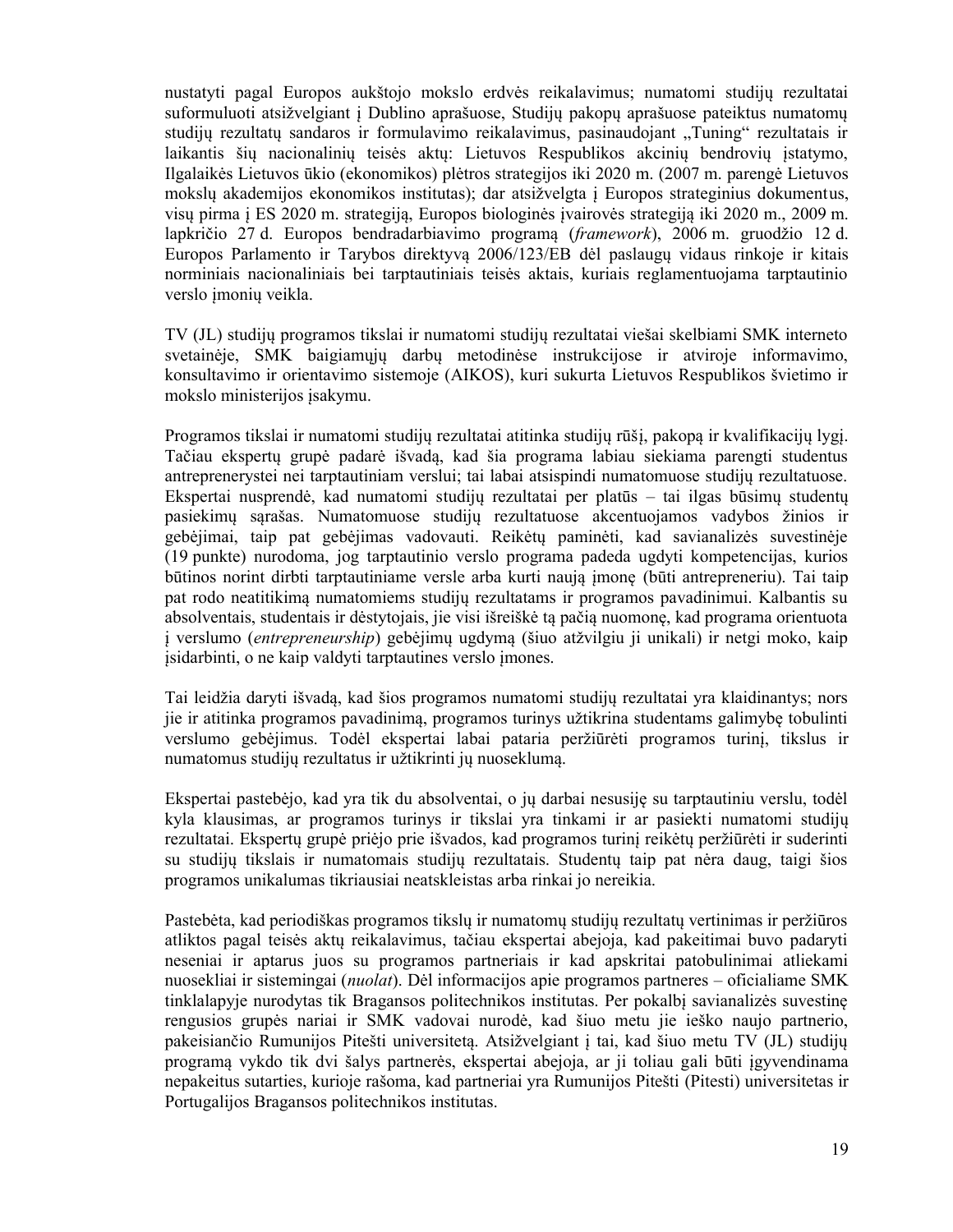Išnagrinėjusi kai kuriuos baigiamuosius darbus, ekspertų grupė nustatė, kad jie atitinka aptariamą programą.

#### *6. Programos sandara*

Ši programa pagrįsta studijų dalykais (arba moduliais); už kiekvieną studijų dalyką skiriamas skirtingas kreditų skaičius, už kiekvieną semestrą skiriama 30 kreditų, iš viso – 180 kreditų. Remiantis bendraisiais *studijų dalykų srities* reikalavimais šiai studijų programai skiriama 140 ECTS kreditų, iš kurių 30 kreditų už baigiamąją švietimo ir profesinę praktiką. Bendrieji studijų dalykai įvertinami 16 ECTS kreditų. 9 ECTS kreditai skiriami baigiamajam darbui rašyti. Siūlomi pasirenkamieji dalykai, skirti gilinti tarptautinės ekonomikos, rinkų ir verslo srities žinias bei įgūdžius. Maždaug 9 proc. (12 ECTS kreditų) studijų programos sudaro pasirenkamieji dalykai, skirti bendriems įgūdžiams diegti bei tobulinti arba tarpdisciplininėms studijoms.

Šeštojo studijų semestro metu studentai atlieka baigiamąją profesinę praktiką. Jos metu jie konkrečiai mokomi įmonių steigimo procedūrų, kaip nustatyti įvairių (įmonės) skyrių pagrindinę veiklą, struktūrą ir funkcijas, darbo, verslo organizavimo, supažindinami su tarptautinės etikos reikalavimais bei protokolu ir įstatymais, reglamentuojančiais daugelį teikiamų paslaugų.

Pagal studijų programą TV (JL) dėstomi ir kiti pasirenkamieji bei laisvieji dalykai, skirti asmenybei tobulinti ir ją praturtinti būsimos profesijos įgūdžiais, pavyzdžiui firmos internacionalizavimas, tarptautinė prekybos politika arba verslo vykdymas Artimuosiuose Rytuose.

Kaip nurodyta "Bendruosiuose jungtinio laipsnio programos" (2009 m.) reikalavimuose, ne mažiau kaip 20 proc. programos turi būti susijusi su tarptautiniu mobilumu. TV (JL) programa prideda 180 ECTS kreditų, todėl 20 proc. būtų 36 ECTS kreditai. Tačiau tikrindami dviejų absolventų diplomus (2012 m.) ekspertai pastebėjo, kad viename iš jų buvo nurodyti tik trys dalykai (iš viso 13 ECTS kreditų), o kitame – iš viso 30 ECTS kreditų, gautų Bragansos politechnikos institute. Absolventai nurodė gavę du diplomus (išduotus Lietuvoje ir Portugalijoje), nepaisant to, kad vieną semestrą jie studijavo Rumunijoje. Per susitikimą su administracija ir savianalizės suvestinę rengusia grupe ekspertams buvo pasakyta, kad minėta Rumunijos aukštoji mokykla TV (JL) programoje nebedalyvauja, nes SMK turėjo su ja problemų. Dėl Rumunijoje įgytų kreditų vis dar yra neaiškumų, ekspertai neturi apie tai informacijos (7 studentai vieną semestrą praleido Rumunijos Pitešti universitete).

Kaip nurodyta atnaujintame teisės akte "Bendrieji jungtinių studijų programų reikalavimai" (2011 m.), jungtinio laipsnio diplomas turėtų būti suteikiamas tada, kai studijos partnerių institucijose sudaro ne mažiau kaip 40 proc. visos studijų programos, iš kurių 10 proc. gali būti dėstoma virtualiai. 40 proc. programos sudaro 72 ECTS kreditai. Remiantis ekspertams pateiktais programos dalykais pagal TV (JL) programą besimokantys studentai pirmuosius metus turėtų studijuoti savo šalies aukštojoje mokykloje, antruosius metus (du semestrus, įskaitant praktinį mokymą) – partnerių institucijoje, o paskutiniuosius du semestrus – savo institucijoje, įskaitant baigiamojo darbo rašymą. Per vienus studijų metus studentai gali surinkti 60 ECTS kreditų.

Ekspertai daro išvadą, kad 2011 m. pasirašytas studijų planas (9 priedas) ir studijų programos struktūra neatitinka teisės aktų reikalavimų jungtinių studijų programoms. Ekspertai primygtinai rekomenduoja nedelsiant peržiūrėti programos struktūrą ir užtikrinti jos įgyvendinimą, kad studentai galėtų gauti jungtinio laipsnio diplomą.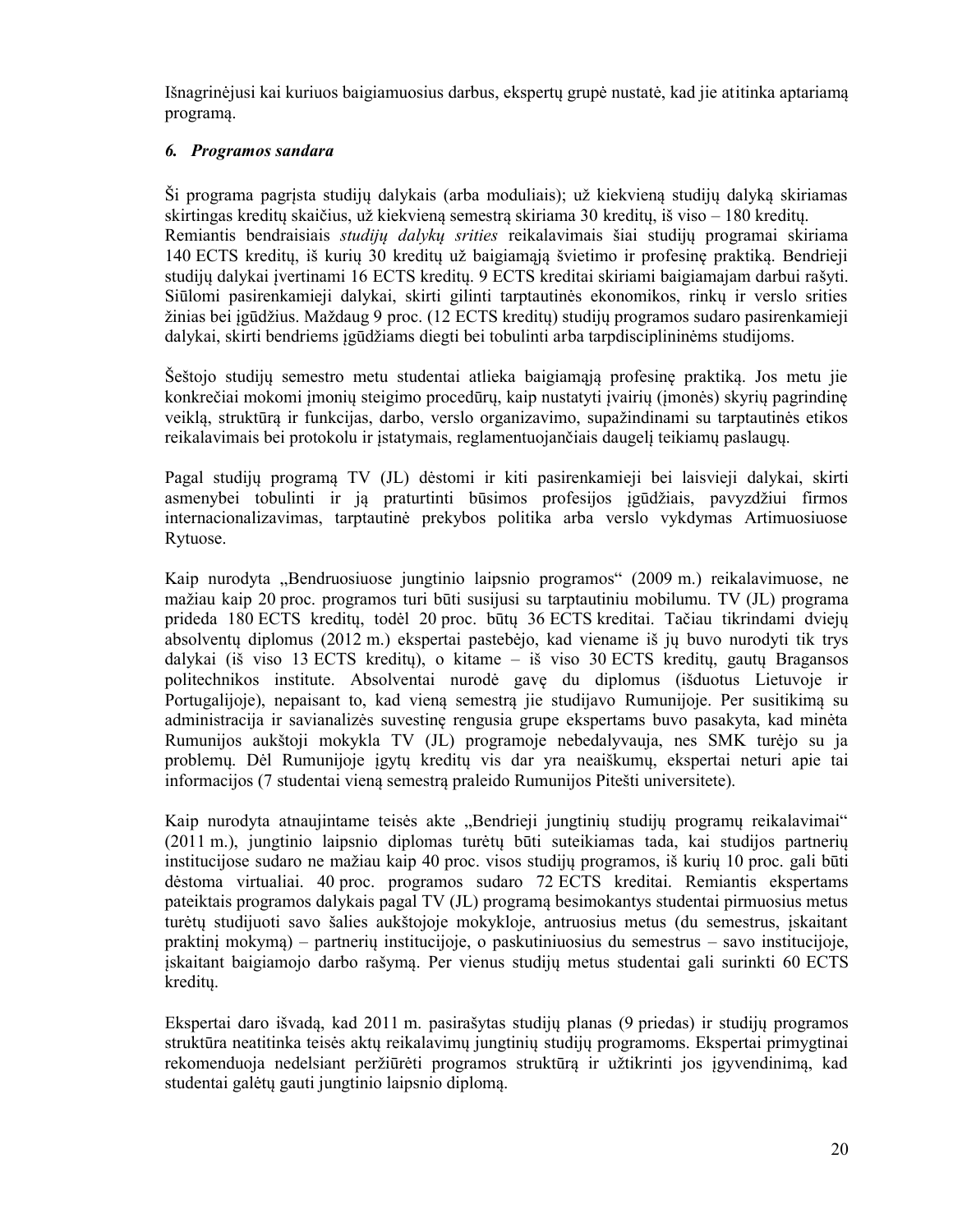Savianalizės suvestinėje SMK nurodo, kad studentai atlieka baigiamąją profesinę praktiką įvairiose įmonėse ir svarbiausiose finansų įstaigose, bet pokalbiuose dalyvavę socialiniai partneriai nebuvo supažindinti su Tarptautinio verslo programa (t. y. neįdarbino nei TV (JL) studentų praktikai, nei absolventų). Todėl ekspertai padarė išvadą, kad SMK reikalavimai, susiję su studentų stažuotėmis, neatitinka darbo rinkos poreikių.

#### *2. Personalas*

Analizuojamą TV (JL) studijų programą įgyvendina iš viso 17 lektorių, iš kurių 5 turi akademinį laipsnį: 12 iš jų magistrai, 3 – studijuoja doktorantūrą. Lektorių mokslinio susidomėjimo sritis atitinka jų dėstomų dalykų temas. Programoje dalyvauja keturi užsienio dėstytojai. Mokslinį laipsnį turinčių dėstytojų krūvis sudaro maždaug 29 proc. TV (JL) studijų programos kreditų. Visi šios programos lektoriai turi pakankamą (ne mažiau kaip 3 metų) su dėstomais dalykais susijusios profesinės veiklos patirtį.

Pedagoginio personalo atranka SMK atliekama vadovaujantis kolegijos veiklą reglamentuojančiais vidaus ir išorės dokumentais: Lietuvos Respublikos aukštojo mokslo įstatymu, LR mokslo ir studijų įstatymu, Lietuvos Respublikos darbo kodeksu, SMK statutu, būtinaisiais dėstytojų ir mokslo darbuotojų kvalifikacijos reikalavimais, 2008. Vyresniųjų dėstytojų, dėstytojų ir jaunesniųjų dėstytojų atitikties reikalavimai išdėstyti SMK nuostatose, reglamentuojančiose dėstytojų atestavimo ir konkursų eiti pareigas organizavimo tvarką. Į darbą dėstytojai priimami viešo konkurso tvarka. Be konkurso dėstytojai priimami tik vieneriems metas, konkurso būdu – trejų metų laikotarpiui. Bendruosiuose studijų programų reikalavimuose numatyta, kad ne mažiau kaip 10 proc. studijų programos dalykų turi dėstyti mokslo laipsnį turintys lektoriai ir daugiau kaip pusė šios studijų programos privalo turėti ne mažiau kaip 3 metų praktinio darbo patirtį jo dėstomo dalyko srityje.

SMK dėstytojų kompetencijoms tobulinti nuolat rengiamos mokslinės konferencijos, profesinio tobulinimo seminarai, į kuriuos kviečiami specialistai, socialiniai partneriai iš Lietuvos ir užsienio universitetų ir visuomeninių institucijų. 53 proc. TV (JL) studijų programos dėstytojų nuolat vykdo mokslinę veiklą, skelbia mokslinius straipsnius, vadovėlių studijavimo rekomendacijas.

SMK dėstytojai dirba su 7–14 studentų grupėmis. Akademinio personalo amžiaus struktūra (brandaus, vidutinio amžiaus ir jauni specialistai) pakankamai subalansuota. Vyresnio amžiaus dėstytojų yra apie 24 proc., jų profesinė praktinio darbo patirtis dėstomojo dalyko srityje – nuo 6 iki 44 metų. Per ketverius šios studijų programos įgyvendinimo metus jos dalykus dėstė 5 nuolatiniai SMK dėstytojai, kurie per visą šį analizuojamą laikotarpį nesikeitė. 2012– 2013 mokslo metais priimta maždaug 29 proc. naujų dėstytojų.

Siekiant užtikrinti atitinkamą SMK dėstytojų profesinių kompetencijų lygį, organizuojami seminarai, kuriuose tobulinami dalykiniai ir didaktiniai įgūdžiai. Dėstytojai skatinami studijuoti toliau, sudaromos sąlygos tobulinti kvalifikaciją, įgyti naujų įgūdžių, stažuotis užsienyje, pagal mainų programas. Per pastaruosius 5 metus Tarptautinio verslo (jungtinės) studijų programos dėstytojai dalyvavo SMK surengtuose mokymuose, mokslinėse praktinėse konferencijose ir seminaruose.

Ekspertai mano, kad Vilniaus skyriuje įgyvendinamos Tarptautinio verslo programos dėstytojai atitinka teisinius reikalavimus; jie yra kvalifikuoti, dėstytojų skaičius yra pakankamas numatomiems studijų rezultatams pasiekti. Galima tvirtinti, kad SMK, kviesdamasi daugelio šalių dėstytojus, labai stengiasi, kad programa būtų tikrai tarptautinė.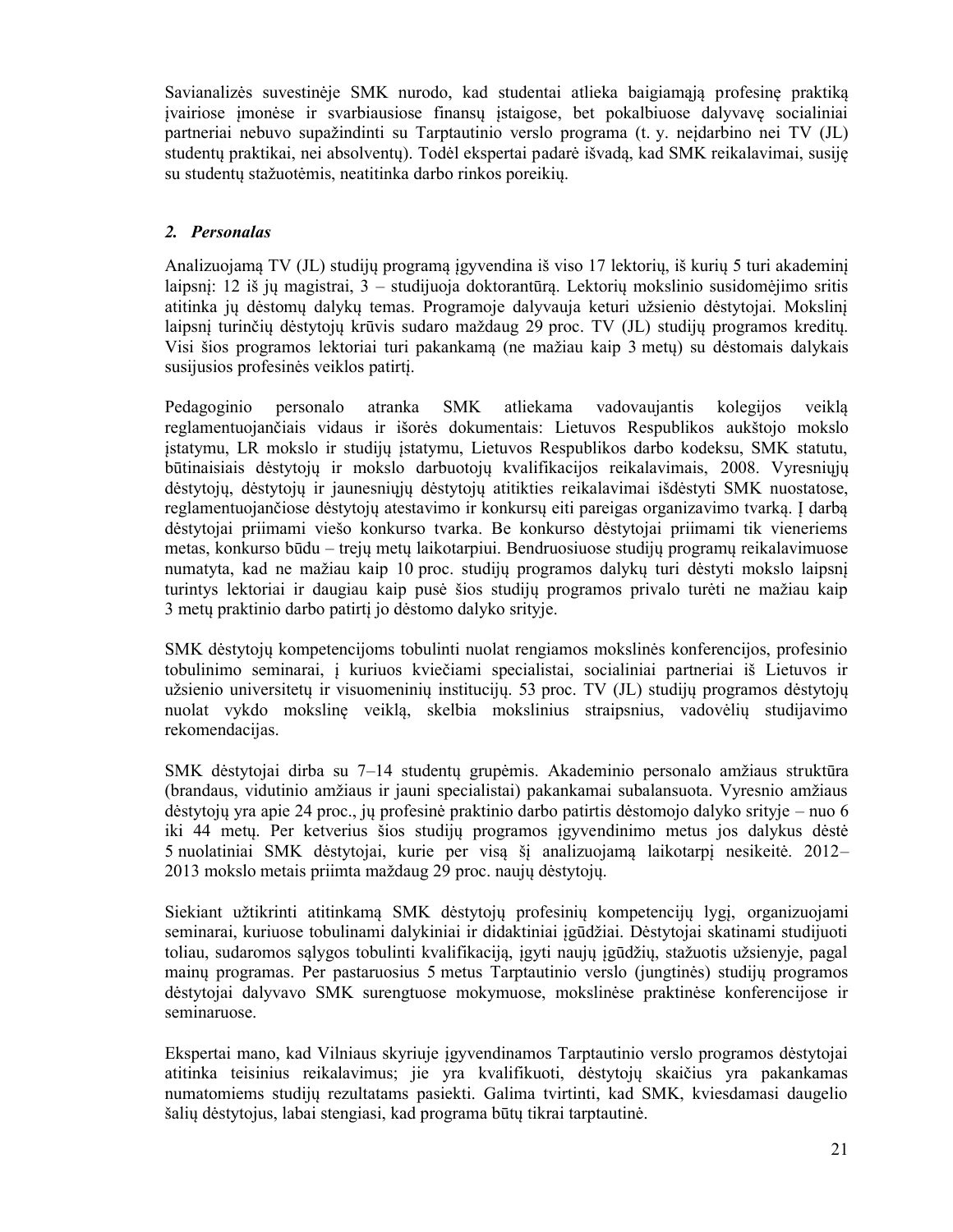Tačiau ekspertai nori pabrėžti, kad nepateikta pakankamai informacijos apie Bragansos politechnikos institute dirbančius dėstytojus (2 priede pateikta asmeninė informacija, mokslinės veiklos sritys, pedagoginės ir praktinės patirties trukmė, o 3 priede – CV). Nenurodyti pedagoginiam personalui taikomi atrankos kriterijai, kompetencijos, darbo krūvis ir tai, ar paskaitų skaičius yra pakankamas numatomiems studijų rezultatams pasiekti ir darbuotojų profesiniam tobulėjimui. Be to, nepateikta informacijos apie Rumunijos dėstytojus, nors 2010– 2011 m. pavasario semestrą minėtame Rumunijos universitete mokėsi septyni SMK studentai.

Ekspertai labai rekomenduoja SMK užtikrinti, kad aukštųjų mokyklų partnerių dėstytojai būtų pakankamai kvalifikuoti, dalyvautų su studijų programa susijusiuose moksliniuose tyrimuose, jų skaičius būtų pakankamas ir t. t. Šiuo metu iš SMK pateiktos informacijos neįmanoma daryti išvados, kad partnerių institucijų dėstytojai atitinka teisinius reikalavimus.

#### *3. Materialieji ištekliai*

Visos paskaitoms ir seminarams skirtos auditorijos SMK Vilniaus skyriuje turi stacionarius ir nešiojamuosius vaizdo projektorius, kompiuterius, stacionarius *baltus projekcinius ekranus* (*white /screen/ displays)*, stacionarias lentas. Studijų programai vykdyti naudojamos kompiuterizuotos auditorijos, laboratorijos. Paskaitose, praktikos paskaitose, seminaruose dalyvaujančių studentų skaičius atitinka auditorijų vietų skaičių.

SMK įrengtas nemokamas belaidis internetas; Visi SMK studentai, darbuotojai ir lektoriai naudojasi bendra elektroninio pašto sistema, instaliuota duomenų bazė (ADB), studijuojant naudojamasi nuotolinio mokymo aplinka *Moodle*. Visi kompiuteriai aprūpinti standartiniais tekstinio ir grafinio programavimo paketais, moderniomis mokomosiomis programomis. Studijuojant naudojama ši programinė įranga: Window XP, MS Office (56 lic.). 2012 m. spalio 1 d. SMK Vilniaus skyriuje mokymo tikslais buvo naudojami 59 kompiuteriai. Pastaraisiais metais kolegijoje buvo įrengti 2 kompiuterių kabinetai, studijoms skirta 13 nešiojamųjų kompiuterių, 3 stacionarūs kompiuteriai, 16 audiovizualinių informacijos ir mokymo priemonių (*multimedijų*), 2 kopijavimo aparatai, 1 interaktyvioji lenta, garso sistema.

Atsižvelgiant į profesinės veiklos praktikos tikslą ir į jos specifikaciją, ši praktika atliekama įvairiose įmonėse, su kuriomis SMK yra sudariusi sutartis dėl studentų praktikos arba socialinės partnerystės sutartis. Laikantis profesinės veiklos praktikos organizavimo tvarkos kiekvienu atskiru atveju susitariama dėl konkrečios praktikos atlikimo vietos. Įmonės praktikos vadovas ir TV (JL) studijų programos praktikos vadovas (*advisor-konsultantas*), atsižvelgdami į programos tikslą ir numatomus studijų rezultatus, kartu suderina užduotis, kurias studentas turi atlikti praktikos metu.

SMK biblioteka veikia centralizuotai, 10 valandų per dieną. Studentai, dirbdami savarankiškai, naudojasi bibliotekos paslaugomis – skaitykla ir (*nemokamai*) kompiuterių auditorijomis. Bibliotekos skaitykla, aprūpinta tinkama programine įranga (yra internetinis ryšys su kitų institucijų duomenų bazėmis, literatūros katalogai, paieškos sistemos). Bibliotekos skaitykloje yra daugiafunkcinis aparatas ir spausdintuvas, 1 kopijavimo aparatas (skirtas dėstytojams), 2 kopijavimo aparatai, skirti studentams, norintiems nusikopijuoti paskaitų medžiagą, dėstytojų užduotis ir kitą studijų medžiagą. Skaitykloje yra 20 darbui skirtų vietų, ir visos jos kompiuterizuotos. Nuo 2004 m. SMK biblioteka prisijungė prie Lietuvos akademinių bibliotekų tinklo (LABT) ir yra Lietuvos akademinių bibliotekų informacinės infrastruktūros mokslui ir studijoms palaikymo ir plėtros (LABIIMSPP) konsorciumo narė, dalyvauja akademinių bibliotekų bibliotekinės informacijos sistemos (ALEPH 500) (arba elektroninio katalogo)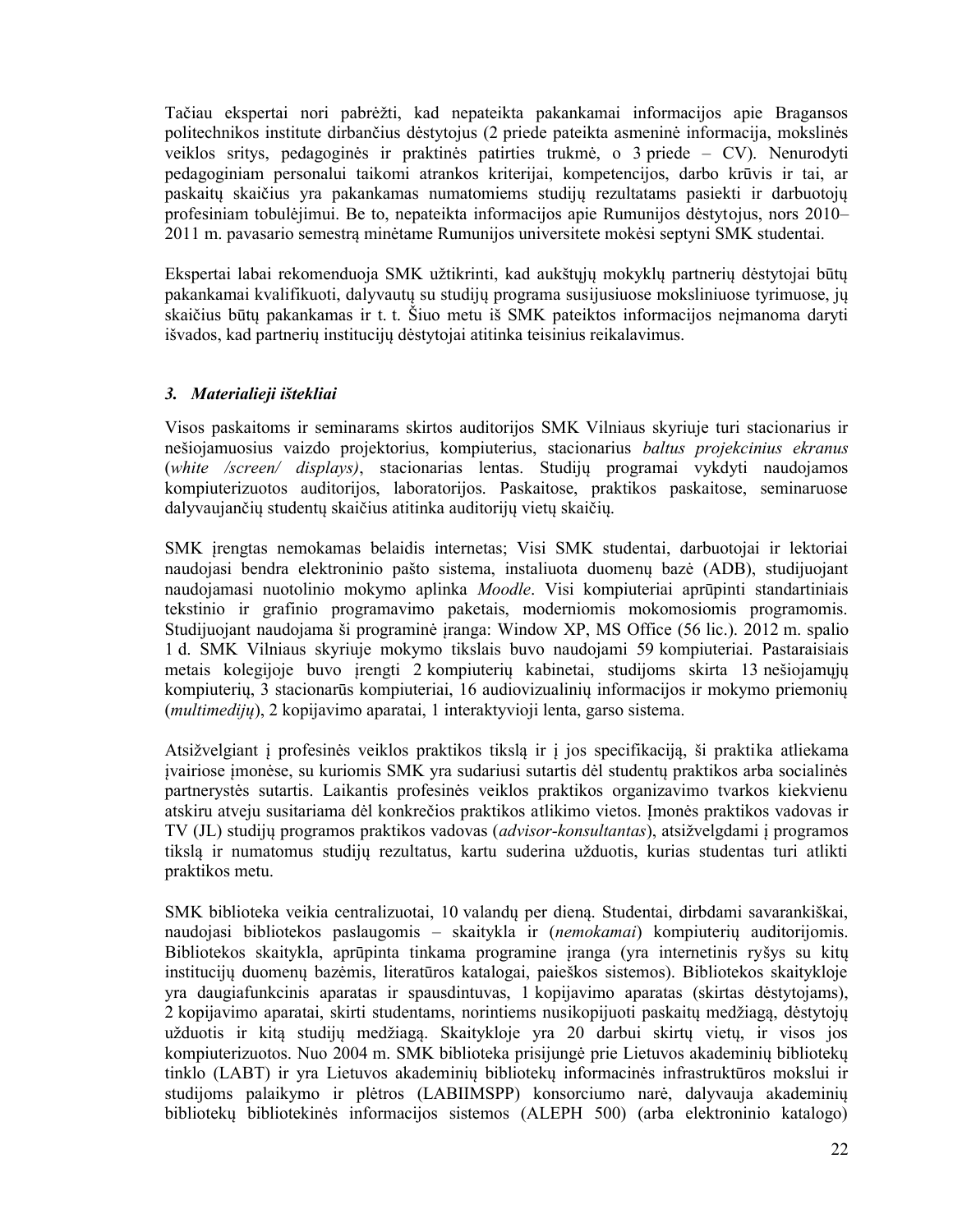diegimo projekte. Be to, biblioteka yra Lietuvos mokslinių bibliotekų asociacijos (LMBA), kuri suteikia studentams galimybę naudotis tarptautinėmis elektroninėmis *viso teksto* duomenų bazėmis (EBSCO, EMERALD ir t. t.), narė. Šiuo metu vartotojams prieinamos 15 Lietuvos ir užsienio duomenų bazių. SMK užtikrina galimybę nemokamai naudotis žinomomis pasaulio duomenų bazėmis, pvz., EBSCO Publishing, Emerald, Taylor & Francis, į kurias įtraukta visas 14 920 mokslinių žurnalų tekstas. SMK sukurtos bibliotekos elektroninių išteklių duomenų bazės, į kurias įvesta metodinė, mokomoji medžiaga, paskaitų konspektai, savikontrolės testai ir kita studijoms reikalinga medžiaga. Įdiegtos *Moodle* programos funkcijos, skirtos nuotoliniam mokymuisi, ir įtraukti nuotolinių studijų programos dalykai. Prenumeruojami periodiniai ir moksliniai leidiniai, prisijungta prie Lietuvos duomenų bazių (Infolex, Litlex), užsakomos VGTU leidyklos "Technika" elektroninės knygos. Pagrindinį bibliotekos fondą sudaro mokomoji literatūra – maždaug 8 589 vienetai, mokslinė ir kita literatūra – maždaug 1796 vienetai, grožinė literatūra – maždaug 356 vienetai, kiti (oficialūs, informaciniai leidiniai, brošiūros, vadovėliai ir t. t.) – 5259 vienetai. Pagrindiniai lėšų šaltiniai yra SMK ir projekt*ui* skirti pinigai.

Ekspertai daro išvadą, kad SMK patalpos, įranga ir metodiniai ištekliai yra tinkami ir jų pakanka. Tačiau ekspertams nebuvo pateikta pakankamai informacijos apie Rumunijos ir Portugalijos aukštųjų mokyklų materialiuosius išteklius, nors, remiantis "Jungtinio laipsnio programos įgyvendinimo metodika", šią informaciją reikėtų nurodyti savianalizės suvestinėje. Todėl ekspertai abejoja, ar studijoms skirtos patalpos partnerių aukštosiose mokyklose atitinka tarptautinio verslo programos poreikius.

#### *4. Studijų eiga ir jos vertinimas*

Dėl atrankos į TV (JL) studijų programą kriterijų susitarta su partneriais, jie nustatyti kiekvienos institucijos patvirtintose priėmimo taisyklėse. Remiantis partnerių susitarimu, kiekvienoje institucijoje sudaromos priėmimo komisijos, kurios nagrinėja įrašus apie pareiškėjų mokymąsi aukštojoje mokykloje ir apie papildomą *užklasinę* veiklą, tikrina anglų kalbos įgūdžius, pokalbio metu teiraujasi apie kandidatų motyvaciją ir sudaro stojančiųjų sąrašą pagal stojimo balus.

Kad būtų svarstoma pareiškėjo priėmimas į TV (JL) programą, stojantysis kreipiasi į vieną iš šią programą įgyvendinančių partnerių. Be to, kandidatas privalo turėti ne mažiau kaip vidurinį arba kitą lygiavertį išsilavinimą, įgytą akredituotos nacionalinės mokslo įstaigos. Reikalaujama, kad kandidatas gerai mokėtų anglų kalbą. Kandidatai gali būti tikrinami apklausos būdu arba pateikti priėmimo komisijai pažymėjimus, patvirtinančius anglų kalbos įgūdžius. Kandidatai, kuriems anglų kalba nėra gimtoji kalba ir kurie pastaruosius dvejus metus studijavo ne angliškai kalbančioje aplinkoje, privalės atitikti anglų kalbos mokėjimo reikalavimus, ne mažesnius kaip

- $\bullet$  TOEFL 480/677 (raštu) arba 157/300 (internetu);
- $\bullet$  IELTS (Tarptautinė anglų kalbos žinių tikrinimo sistema) 6.0;
- CPE (Cambridge Certificate of Proficiency in English) C;
- CAE (Cambridge Certificate in Advanced English) C.

Priėmimo tvarka skelbiama specialiose SMK leidžiamose brošiūrose ir interneto svetainėje. Visi pareiškėjai priimami konkurso būdu, pirmenybė teikiama aukštesnę vietą pagal surinktus konkursinius balus užėmę kandidatai.

Studentų nubyrėjimas nagrinėjamuoju laikotarpiu nėra didelis: 1 studentus nutraukė studijas, 3 studentai išėjo akademinių atostogų ir sustabdė studijas. Studentų žinių kokybė taip pat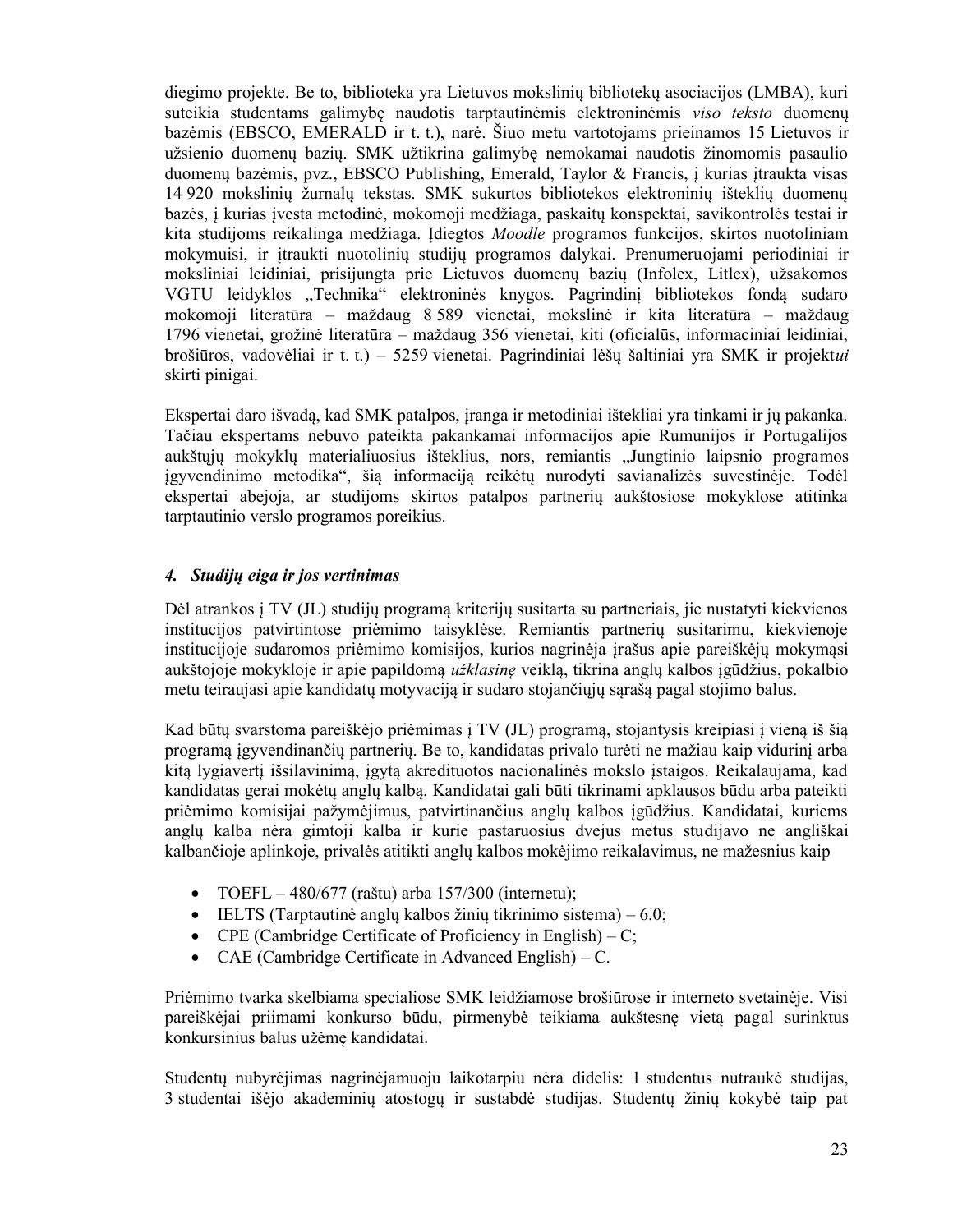pakankamai gera – apskaičiavus įvertintų dalykų vidurkį, nustatyta, kad analizuojamu laikotarpiu programos studentų padarytos pažangos vidurkis siekia 7,1 balo.

Vienas nuolatinių studijų semestras trunka 20 savaičių: 15 savaičių skirta paskaitų kursui (*session*) , 4 savaitės – egzaminų sesijai ir 1 savaitė – atostogoms. Per semestrą maždaug 45 proc. studijų dalykui skirto laiko užima kontaktinės valandos, 55 proc. – individualus darbas ir savarankiškos studijos. Ne mažiau kaip ketvirtadalis kontaktinių valandų skirta praktinėms užduotims. Visą semestrą teikiamos konsultacijos – tam skirta maždaug 10 proc. kontaktinių valandų. Kiekvieno semestro pabaigoje vyksta egzaminų sesija, skirta galutinai įvertinti studentų pasiekimus.

Reikėtų paminėti, kad savianalizės suvestinėje yra su studentų judumu susijusių neatitikimų (40 punktas: studentai antraisiais studijų metais gali studijuoti partnerių institucijoje; 141 punktas: studentai antraisiais ir trečiaisiais studijų metais gali studijuoti partnerių institucijoje). Kadangi partnerių institucijų vaidmuo neaiškus, ekspertai siūlo SMK apsvarstyti, kaip partnerių institucijos turėtų dalyvauti jungtinio laipsnio programoje.

SMK nuolatinių studijų studentai mokosi penkias dienas per savaitę. Kiekvienai egzaminų sesijai nustatomas atskiras tvarkaraštis, kuris paskelbiamas ne vėliau kaip likus mėnesiui iki sesijos. Studentų akademinis krūvį semestro metu sumažina bendras per visą semestrą atliktų užduočių balas. Visų dalykų studijos baigiasi egzaminais, kurių metu vertinant praktikos ataskaitą įvertinama profesinė praktika. Kiekvienos egzaminų sesijos metu laikoma ne daugiau kaip septyni egzaminai.

SMK įgyvendinamos TV (JL) programos studentai nuolat gauna akademinę, informacinękonsultacinę, metodinę ir socialinę pagalbą. Informacija apie programą ir jos pakeitimus studentams perduodama per grupės susirinkimus, internetu (skelbiama SMK interneto svetainėje) ir visuomenės informavimo priemonėmis. SMK interneto svetainėje pateikiama nuolat atnaujinta informacija apie studijų programą, jos reikalavimus, tvarkaraščius, dėstytojus ir jų konsultacijų laiką. Studijų (kalendoriniai) planai ir paskaitų tvarkaraščiai prieš prasidedant semestrui skelbiami interneto svetainėje ir naujose SMK lentose. Studijų mokomoji medžiaga, leidiniai, savarankiško darbo užduotys įvedami į elektroninio mokymosi programą (*Moodle* pagrindu). Pirmojo kurso studentams skaitomos įvadinės paskaitos.

Egzaminų sesijos metu vieno dalyko egzaminą galima laikyti tik vieną kartą. Jei studentas neišlaiko egzamino ir turi akademinę skolą, jis / ji gali vieną kartą nemokamai jį perlaikyti per dvi savaites nuo sesijos; tada studijų dalyko kartoti nereikia. Vertinimo metodų SMK yra gana daug – testai, prezentacijos, esė, atvejai, bet, kaip pirmiau minėta, nepateikta informacijos apie Rumunijoje ir Portugalijoje taikomus vertinimo metodus. Be to, SMK neinformavo, ar jie atlieka metus užsienyje studijavusių studentų apklausą, kad sužinotų jų nuomonę apie partnerių institucijas.

Studijų programai vadovauja SMK studijų programos vadovas, kuris bendradarbiauja su šią programą įgyvendinančiais studentais ir dėstytojais, teikia konsultacijas, stebi pažangą ir tikrina studentų lankomumą, tiria jų poreikius ir padeda spręsti visas iškilusias problemas. Vidutiniškai konsultuojama 9–10 proc. visų studijų dalykų. Socialinės, kaip ir kitos pagalbos, užtikrinimu rūpinasi studijų skyrius. Visi apklausti studentai buvo patenkinti šia programa; jie jaučiasi laimingi ir turi stimulą studijuoti. Be to, jie nurodė, kad labai noriai dalyvauja įvairiuose konkursuose: marketingo guru, verslo genijų ir t. t. Socialiniai partneriai tvirtina, kad šie renginiai labai padeda studentams tobulinti įgūdžius; socialiniai partneriai duoda užduotis, po to išklauso studentus, tada net gi gali panaudoti jų idėjas.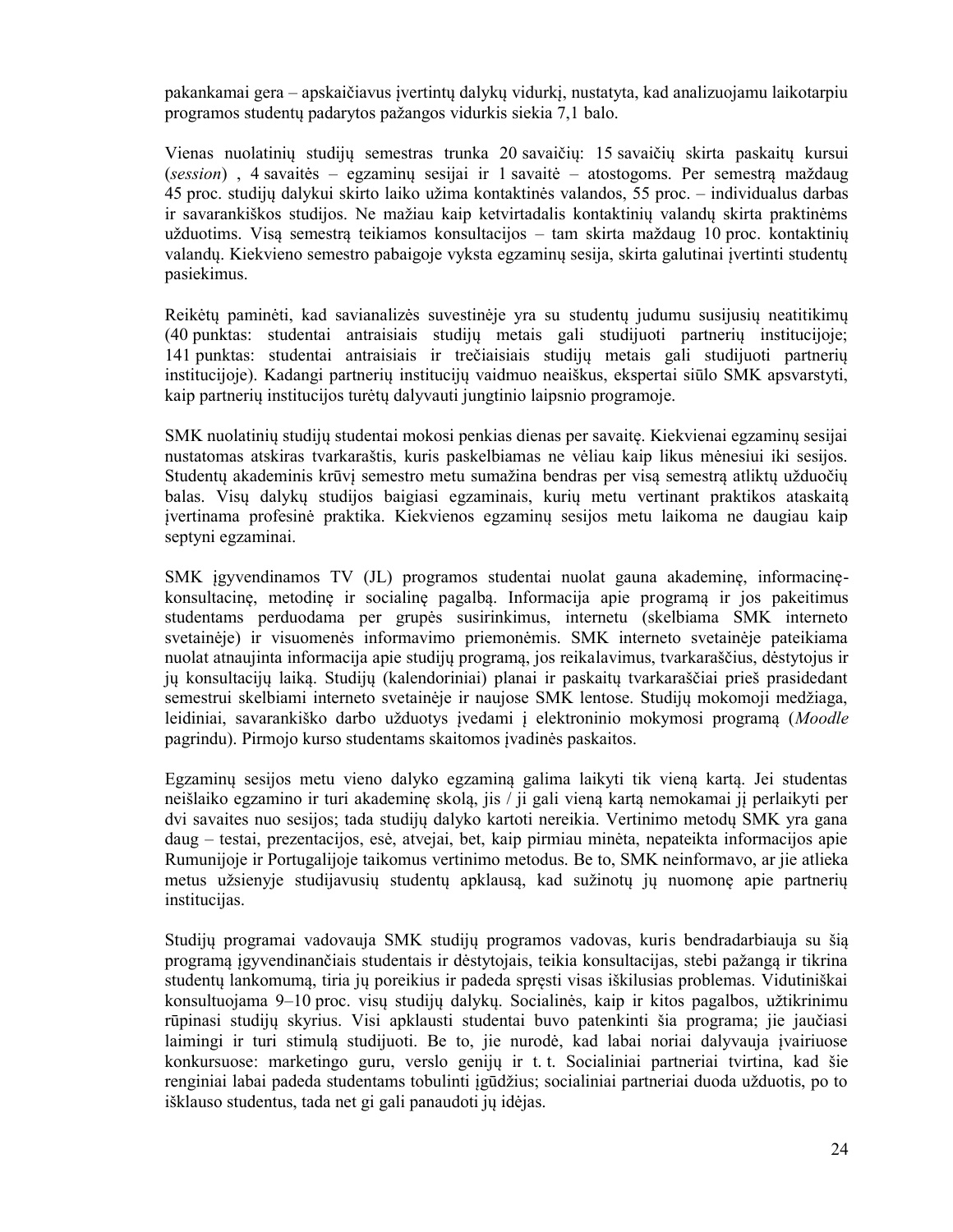Kaip nurodyta savianalizės suvestinėje, SMK ketina atlikti dviejų rūšių tyrimus, susijusius su absolventų įsidarbinimu. Tačiau kadangi 2012 m. šios programos studijas baigė tik 2 absolventai ir abiejų darbai su jų studijomis nesusiję (pavyzdžiui, barmenai ir kasininkai), ekspertai siūlo SMK nevertinti absolventų užimtumo ir neužimtumo lygio, o verčiau atkreipti dėmesį į kompetencijas, kurias jie įgijo studijuodami.

#### *5. Programos vadyba*

Kad ši programa būtų įgyvendinama sklandžiai, partneriai įsteigė Programos tarybą, kuri susideda iš Lietuvos ir partnerės Portugalijos *valdžios įstaigų / vadovybės* ir kuri yra atsakinga už tam tikrų materialių ir nematerialių išteklių vertinimą, gerinimą ir užtikrinimą. Studijų procesui stebėti ir partnerių ryšiui palaikyti kiekviena partnerė paskyrė programos įgyvendinimo savo institucijose vadovus. Šis vadovas kartu su kitu koordinuojančiu ir administruojančiu personalu yra atsakingas už TV (JL) programos tinkamo turinio užtikrinimą ir programos įgyvendinimo vertinimą bei tobulinimą.

Visi partneriai susitarė dėl kokybės užtikrinimo principų ir turi laikytis Bendros kokybės užtikrinimo sistemos (18 priedas), kuriai pritarė programos taryba. Kiekviena šią programą įgyvendinanti partnerė turi teisę teikti pasiūlymus dėl pakeitimų ir patobulinimų, susijusių su šios programos vadyba ir kokybės užtikrinimu. Pakeitimus turi apsvarstyti ir patvirtinti programos taryba, o partneriai turi kartu juos įgyvendinti. Ekspertai atkreipia dėmesį į tai, kad susitarimą dėl bendros veiklos pasirašė trys aukštosios mokyklos, taigi visos trys turi tobulinti ir įgyvendinti Bendrą kokybės užtikrinimo sistemą.

Pagrindiniai kokybės užtikrinimo sistemos principai yra savianalizė ir vertinimas. Savianalizė atliekama kiekvienais metais remiantis surinktais ir apdorotais duomenimis. Metinę analizę sudaro studentų apklausos raštu (atliekamos dukart per metus), dėstytojų savianalizė (kartą per metus), absolventų karjeros apžvalgos (atliekamos kartą per trejus metus), visų skyrių veiklos ataskaitos (parengiamos kartą per metus), dėstytojų atestavimas (kartą per metus), socialinių partnerių ir socialinių dalininkų apklausos (atliekamos kartą per metus). Savianalizės rezultatai aptariami posėdžiuose ir perduodami programos tarybai, kad ji atliktų vadybos analizę. SMK dėstytojai ir studentai pokalbių metu patvirtino, kad jie nuolat dalyvauja apklausose dėl programos kokybės vertinimo. Tačiau socialiniai partneriai sutiko, kad jie nesusipažinę su verslo programa ir nedalyvavo nei oficialiose, nei neoficialiose apklausose dėl programos vertinimo ir tobulinimo. Ekspertai pataria, kad ateityje socialiniai partneriai aktyviau dalyvautų programos vadybos veikloje.

Reikėtų paminėti, kad ekspertams nebuvo pateikta informacijos (t. y. veiklos ataskaitų, apklausų rezultatų ir t. t. ), kuri įrodytų, kad partnerių institucijos įgyvendina Bendros kokybės užtikrinimo programos principus. Todėl ekspertai ypač pabrėžia studijų programos pakeitimų ir patobulinimų svarba Tarptautinio verslo programai. Ekspertai tvirtai tiki, kad programos vadyba negali būti veiksminga, jei vienas iš partnerių nedalyvauja programoje.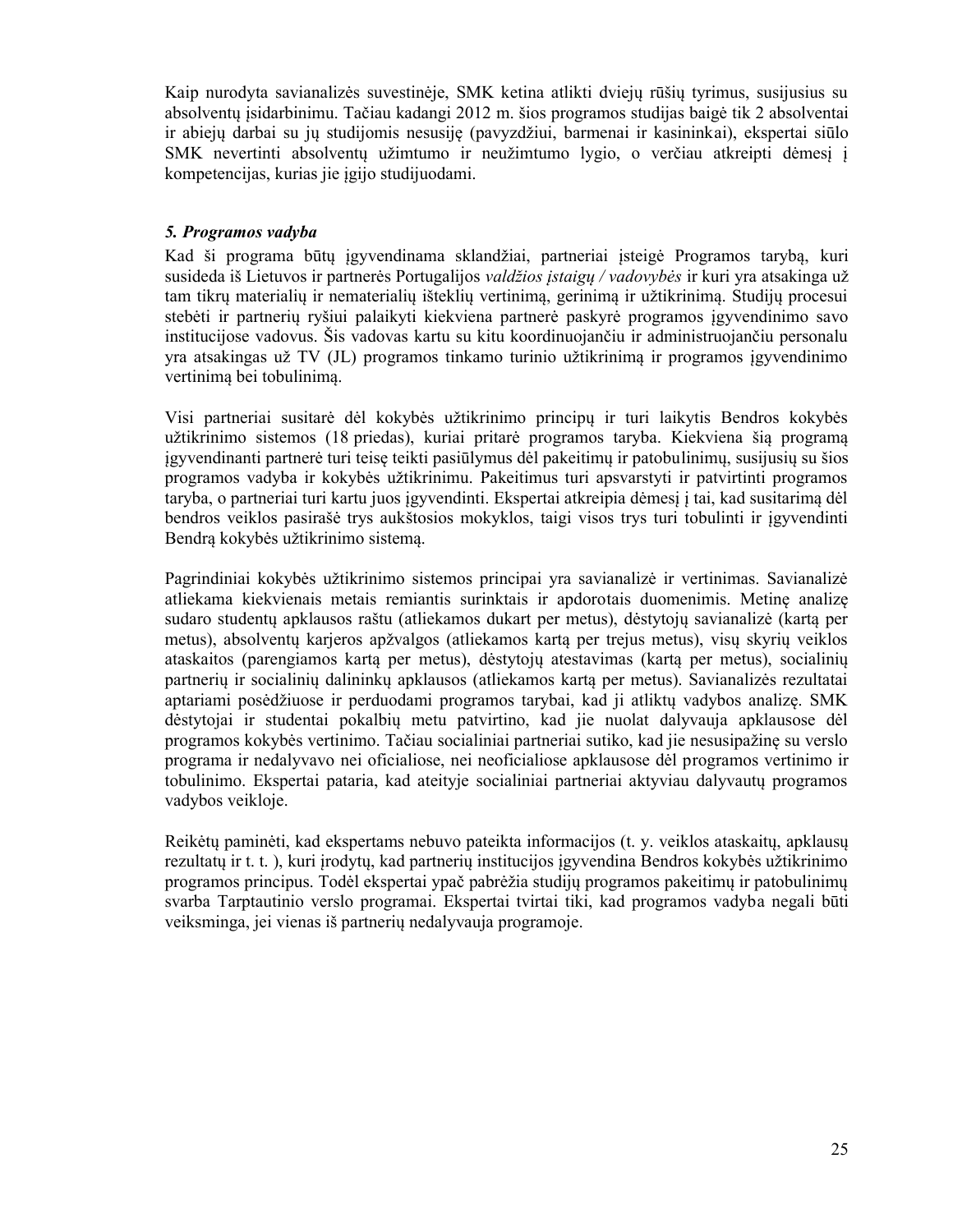#### III. REKOMENDACIJOS

- Reikia paaiškinti santykius su užsienio partneriais.
- Reikėtų peržiūrėti programos dalykus (*programme curriculum*), kad būtų laikomasi teisės aktų reikalavimų ir užtikrinta, kad į tarptautinio verslo programą priimtiems studentams bus suteiktas jungtinio laipsnio diplomas.
- Ekspertų grupė pataria peržiūrėti programos tikslus ir numatomus studijų rezultatus ir užtikrinti jų tarpusavio suderinamumą.
- Be to, ekspertai rekomenduoja, kad, siekiant užtikrinti šios programos kokybę, į programos vadybą turi būti įtrauktos visos institucijos partnerės.
- Ekspertų grupė dar pataria, kad į programos vertinimą būtų įtraukti socialiniai dalininkai.

#### IV. SANTRAUKA

Tarptautinė ekspertų grupė įvertino jungtinio laipsnio programą, kuri dėstoma trijose aukštosiose mokyklose. Ekspertai norėtų pažymėti, kad personalas ir studentai labai noriai padėjo jiems ir buvo atviri. Ekspertų grupė sutarė, kad tarptautinė verslo programa turi daug teigiamų aspektų. Panašu, kad visi susitikimuose su ekspertais dalyvavę studentai ir darbuotojai tiki programos sėkme. Visi studentai sakė, kad labai patenkinti šia programa; SMK dėsto daug užsienio profesorių, o tai didina kolegijos tarptautiškumą. Be to, studentai gerai kalba angliškai, o tai rodo, kad jie įgijo žinių, kurios yra privalumas darbo rinkoje.

Programos vertinimas apima visos būtinos informacijos apie kiekvieną jungtinio laipsnio suteikimo programoje dalyvaujančią instituciją. Tačiau kadangi nepavyko gauti pakankamai informacijos apie studijų programos sandarą ir turinį, mokymosi aplinką, studentų vertinimo metodus ir t. t. Portugalijoje ir Rumunijos institucijose, turėtų būti keliamas klausimas apie TV (JL) programos įgyvendinimą institucijose partnerėse.

#### **Programos tikslai ir numatomi studijų rezultatai**

Programos tikslai ir numatomi studijų rezultatai yra apibrėžti, aiškūs ir viešai skelbiami. Tačiau programos tikslas daugiau orientuotas į studentų rengimą verslumui nei tarptautiniam verslui, kuris dažnai minimas numatomuose studijų rezultatuose. Numatomi studijų rezultatai laikomi pernelyg plačiais, juose akcentuojamos bendros vadybos žinios ir gebėjimai, pagalbiniai gebėjimai. Ekspertai rekomenduotų peržiūrėti programos turinį, tikslus ir numatomus studijų rezultatus ir užtikrinti, kad jie derėtų tarpusavyje.

#### **Programos sandara**

Ekspertai daro išvadą, kad studijų programos sandara neatitinka vietos reikalavimų jungtinio laipsnio studijų programoms. Ekspertai ryžtingai pataria nedelsiant peržiūrėti programos sandarą ir užtikrinti jos įgyvendinimą, kad studentai galėtų gauti jungtinį diplomą.

#### **Personalas**

Tarptautinio verslo programą SMK dėstantis akademinis personalas atitinka teisės aktų reikalavimus, jis kvalifikuotas, giliai įsitraukęs į mokslinius tyrimus, dėstytojų skaičius yra pakankamas numatomiems studijų rezultatams pasiekti. Galima tvirtai pareikšti, kad SMK, kviesdamasi įvairių šalių profesorius, siekia, jog ši programa būtų tikrai tarptautinė.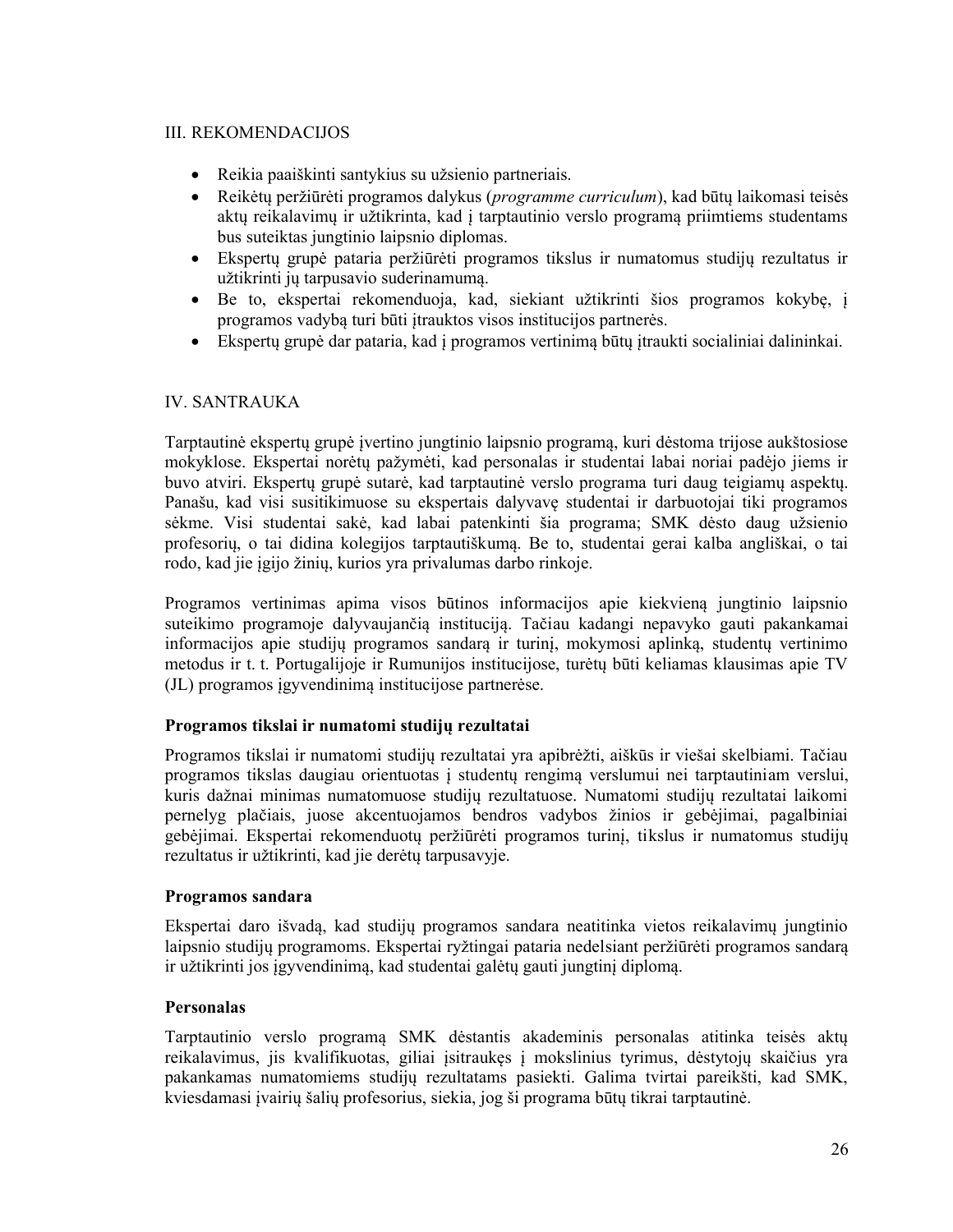Ekspertai labai rekomenduoja SMK užtikrinti, kad institucijų partnerių dėstytojai turėtų pakankamą kvalifikaciją, dalyvautų su studijų programa susijusiuose moksliniuose tyrimuose, dėstytojų skaičius būtų pakankamas ir t. t.

#### **Materialieji ištekliai**

SMK turimos priemonės ir mokymosi ištekliai, kaip ir mokymo bei mokymosi įranga, yra tinkami ir jų pakanka. SMK yra sudariusi tinkamus susitarimus dėl studentų praktikos, metodinė medžiaga yra prieinama. Tačiau ekspertai abejoja, ar studijoms skirtos patalpos aukštosiose partnerių mokyklose yra tinkamos tarptautinio verslo programai įgyvendinti.

#### **Studijų eiga ir jos vertinimas**

Priėmimo į TV (JL) studijas reikalavimai yra pagrįsti, SMK studentai yra patenkinti programa, akademinės ir socialinės paramos lygiu SMK. Studentai dalyvauja mokslo taikomojoje veikloje, konkursuose ir renginiuose. Yra daug studentų vertinimo metodų, tačiau nepakanka informacijos apie Rumunijoje ir Portugalijoje taikomus vertinimo metodus. Ekspertai siūlo SMK paaiškinti užsienio partnerių vaidmenį kolegijos programoje ir jos vadyboje.

#### **Programos vadyba**

Atsakomybe už sprendimus ir programos įgyvendinimo stebėseną dalijasi tik dvi partnerės – SMK ir Barganzos politechnikos institutas. Ekspertų grupė labai rekomenduoja į programos vadybą įtraukti visas partneres, nes programos vadybos veiksmingumo neįmanoma pasiekti, jei viena iš partnerių programoje nedalyvaus.

Ekspertai padarė išvadą, kad SMK nuolat renka iš studentų ir akademinio personalo informaciją ir duomenis apie programos įgyvendinimą. Tačiau socialiniai partneriai nedalyvauja programos vertinimo ir tobulinimo procese. Ekspertai pataria, kad ateityje socialiniai partneriai aktyviai įsitrauktų į programos vadybą.